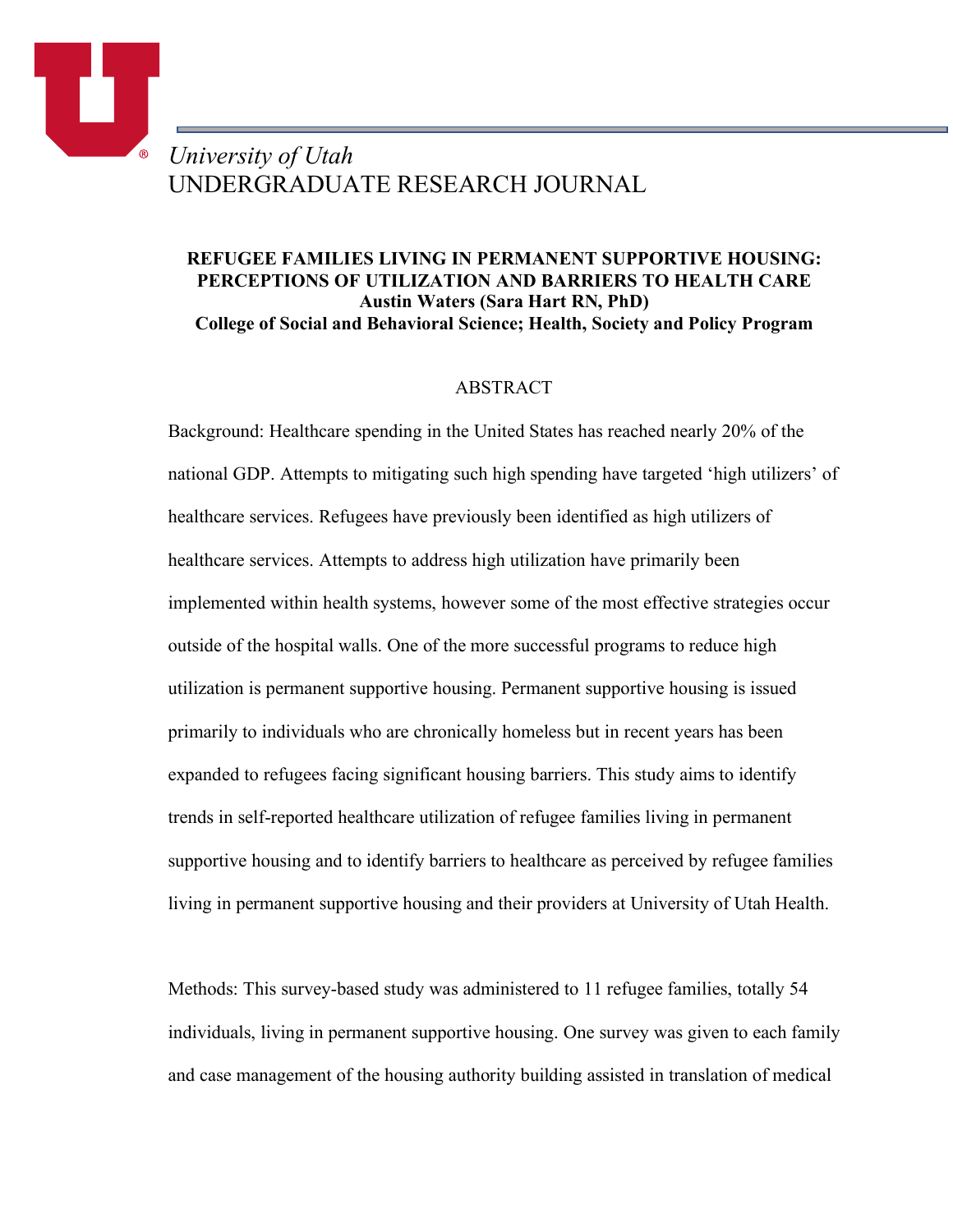terminology. Utilization data was assessed for adult and children separately but barriers to care were not. An online survey was also administered to two University of Utah Health clinics, 12 providers responded from a variety of fields including medicine, nursing and physical therapy.

Results: Refugee families reported overwhelmingly appropriate healthcare utilization. A majority of healthcare encounters for both adults and children were with a primary care physician. University of Utah Health providers were asked their perceptions of refugee families' healthcare access type and frequency comparable to the general population. The provider perception of healthcare use did not align with the self-reported utilization of refugee families living in permanent supportive housing. Refugee families also identified multiple barriers that are still of concern to accessing healthcare services including language, cost, transportation and health system literacy. Again, the provider perceptions of barriers to care were generally not congruent with the self-reported barriers.

Conclusion: Refugee families living in permanent supportive housing, overall, had appropriate healthcare utilization but continue to face serious barriers to accessing healthcare. University of Utah Health providers perceptions of refugee utilization and barriers to care consistently deviated from the refugee reported trends. This descriptive study provides important about the studied population and highlights areas for future investigation.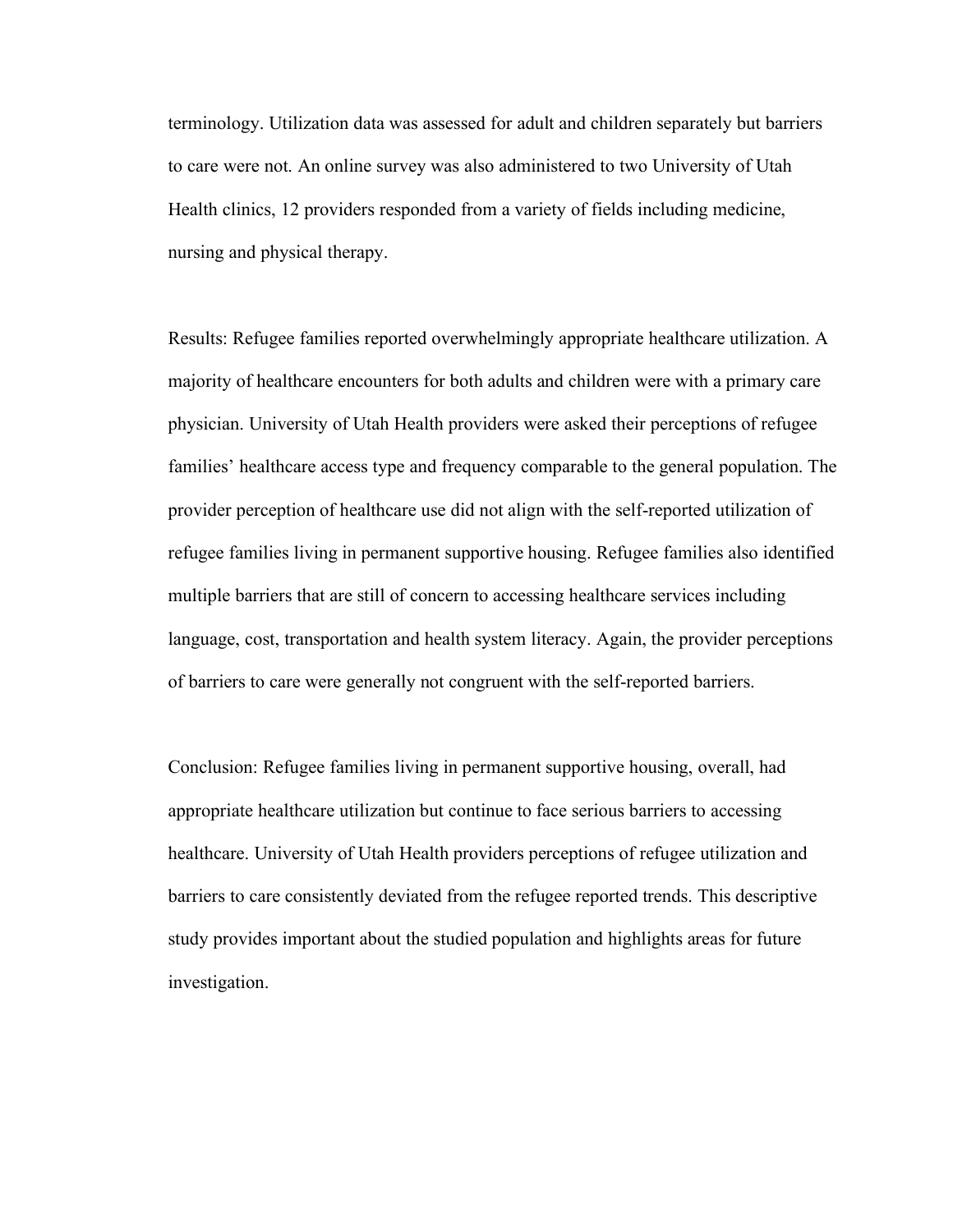#### INTRODUCTION

Healthcare costs continue to rise globally. In the United States, per capita healthcare spending remains the most expensive of all The Organization for Economic Co-operation and Development (OECD) countries at \$10,348 (Hartman, Martin, Espinosa, Catlin,2018). Individuals with complex physical and mental health needs, often identified as high utilizers of healthcare, have received increased focus. High utilizers can be defined as individuals or populations who access health services at a rate that is far above the average. Often high utilization can be contributed to single or multiple structural or social determinants of health.

It has been demonstrated that healthcare accounts for only 10% of health (Schroeder, 2007) and other factors including social determinants of health, genetics and health behavior have a much greater influence. Some of the social determinants of health include environmental exposure, education, housing, socioeconomic status, discrimination and the built environment. National health care reform has largely been aimed at reducing healthcare expenditures through the reform of health care delivery. Population health interventions are largely missing from these efforts, as are efforts to address social determinant of health through increasing access to housing, nutritious food and quality education. Poor social determinants of health make life harder to live and induce high levels of stress. Addressing the social determinants of health has the potential to drastically reduce healthcare expenditures and increase health outcomes.

Beyond the previously mentioned determinants of health, emotional stability and an individual's ability to cope with adverse experiences also impacts healthcare utilization. Emotional coping mechanisms have been linked with positive perceptions of health encounters and ultimately a decrease in healthcare utilization (Gidron, Duncan,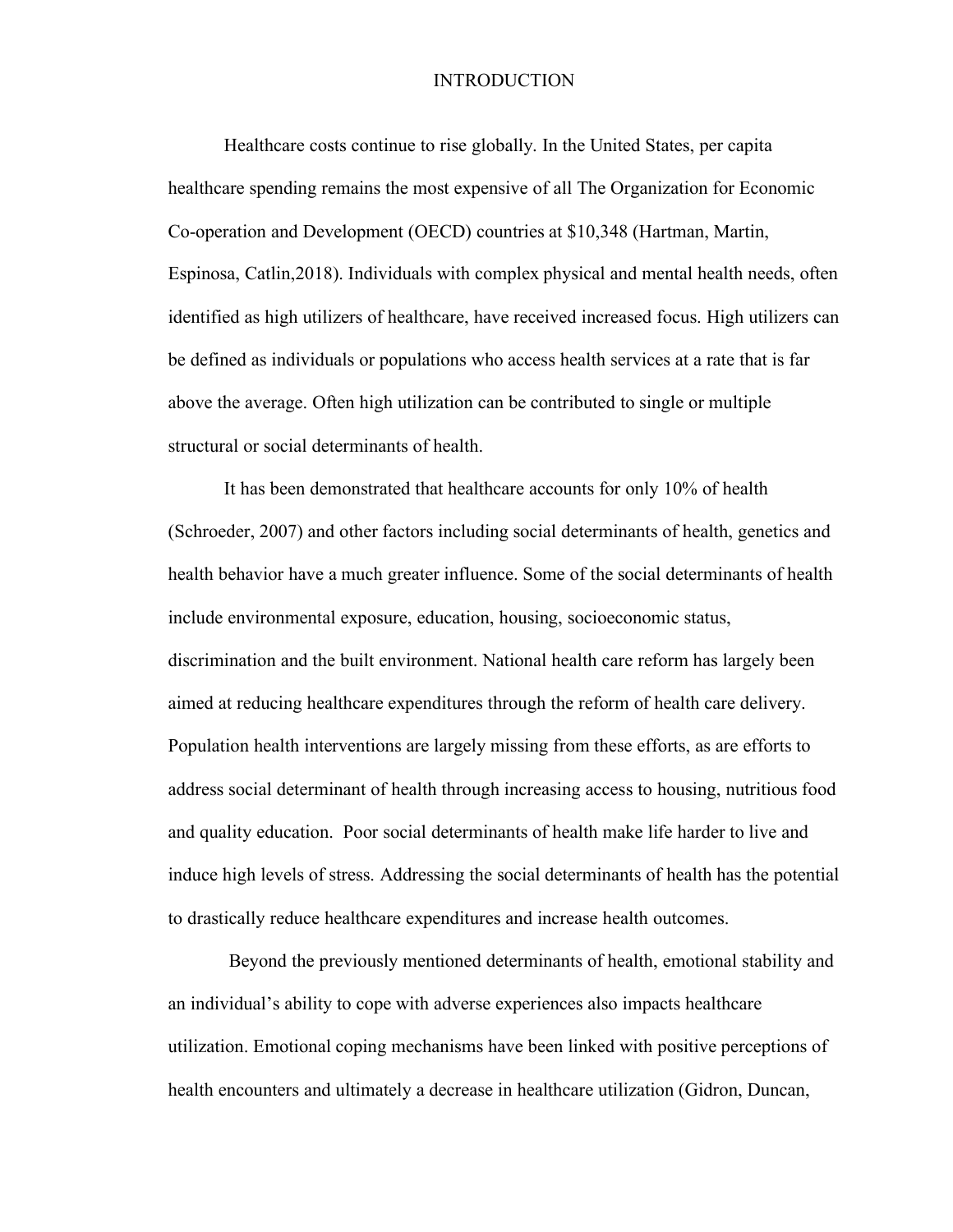Lazar, Biderman, Tandeter, Shvartzman, 2002). Individuals who frequented clinics with no biological explanation for their symptoms report that 66-75% of the visits did nothing to improve their health. However, within the same study a very similar second cohort was asked to disclose stressful experiences in writing at their appointments. This disclosure cohort saw increases in health outcomes, increase in immunocompetence and a decrease in clinic in visits (Gidron, 2002).

There have been many attempts to reduce utilization within hospitals and clinics including focus on increasing the quantity of case managers, yet this has resulted in minimal cost reduction for high utilizers (Williams, 2015). This is not to say that the health of high utilizers has not improved rather that the effect on cost control was unexpectedly low. One of the main contributing factors to this low control of cost is that many high utilizers are transient and tend to only access healthcare at a point of crisis. It is also important to note that the individuals marked as high utilizers now are not necessarily the individuals who will be in the future (Williams, 2015). High utilization is not based on condition, but rather inappropriate use of health services driven by medical crisis, incredibly high stress or somatization.

Hospital side measures such as case management are not the only attempts at controlling costs while improving health. Other more socially oriented measures have been implemented to attempt to reduce utilization, maintain health and avoid crisis' and stress. One of the more notable and effective programs is permanent supportive housing. Permanent supportive housing is a model that aims to house individuals who are experiencing homelessness or substantial barriers to gaining housing. These individuals would not be able to maintain housing without supportive services. Most permanent supportive housing facilities offer low-income affordable living spaces and onsite wrap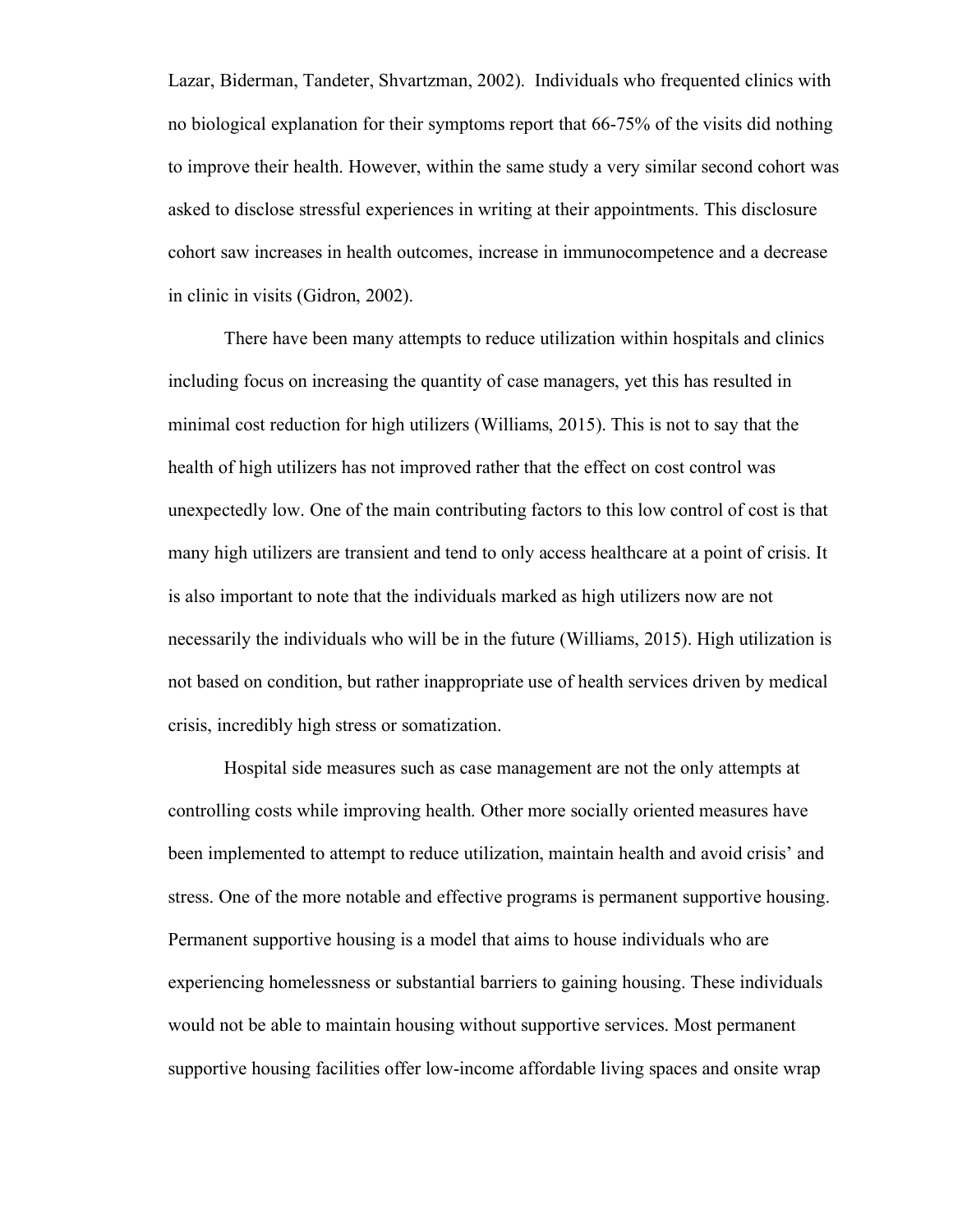around supportive services that are not time dependent. Permanent supportive housing has been shown to increase stability in housing instable individuals, increase health outcomes and decrease over all utilization of health services such as the emergency department (Martinez, Burt, 2006). Permanent supportive housing is traditionally reserved for chronically homeless individuals, however with thought of stress reduction and stability as strengths of permanent supportive housing, facilities have recently been opened to refugees facing housing barriers.

Literature on healthcare utilization shows that individuals experiencing homelessness are fairly consistent in their inappropriate and over-use of high cost healthcare services. Most studies are specific and focused solely on one sub-group of individuals experiencing homelessness, such as women, veterans or youth. However, studies on the broader utilization trends of individuals experiencing homelessness have shown a clear association between homelessness and increased quantity of visits to high cost healthcare services including emergency services (Lam, Arora, Menchine, 2016) is linked to unmet mental and behavioral healthcare needs. (Thakarar, Morgan, Gaeta, Hohl, Drainoni, 2015).

There is also a plethora of literature about the utilization trend of refugees on much smaller scales and often within racial/ethnic groups of certain cities or regional areas. The utilization trends of refugees are much harder to generalize as refugees flee from a very wide variety of regions, countries, cultures, traditions and languages. Not only do refugee populations vary vastly from each other, the health systems that serve them also vary widely. Elsouhag (2015), found that Iraqi refugees in Michigan utilized healthcare services at a rate higher than Arab immigrants and the general population of the state. Kiss, et al (2013) reported similar findings in Alberta, Canada with refugee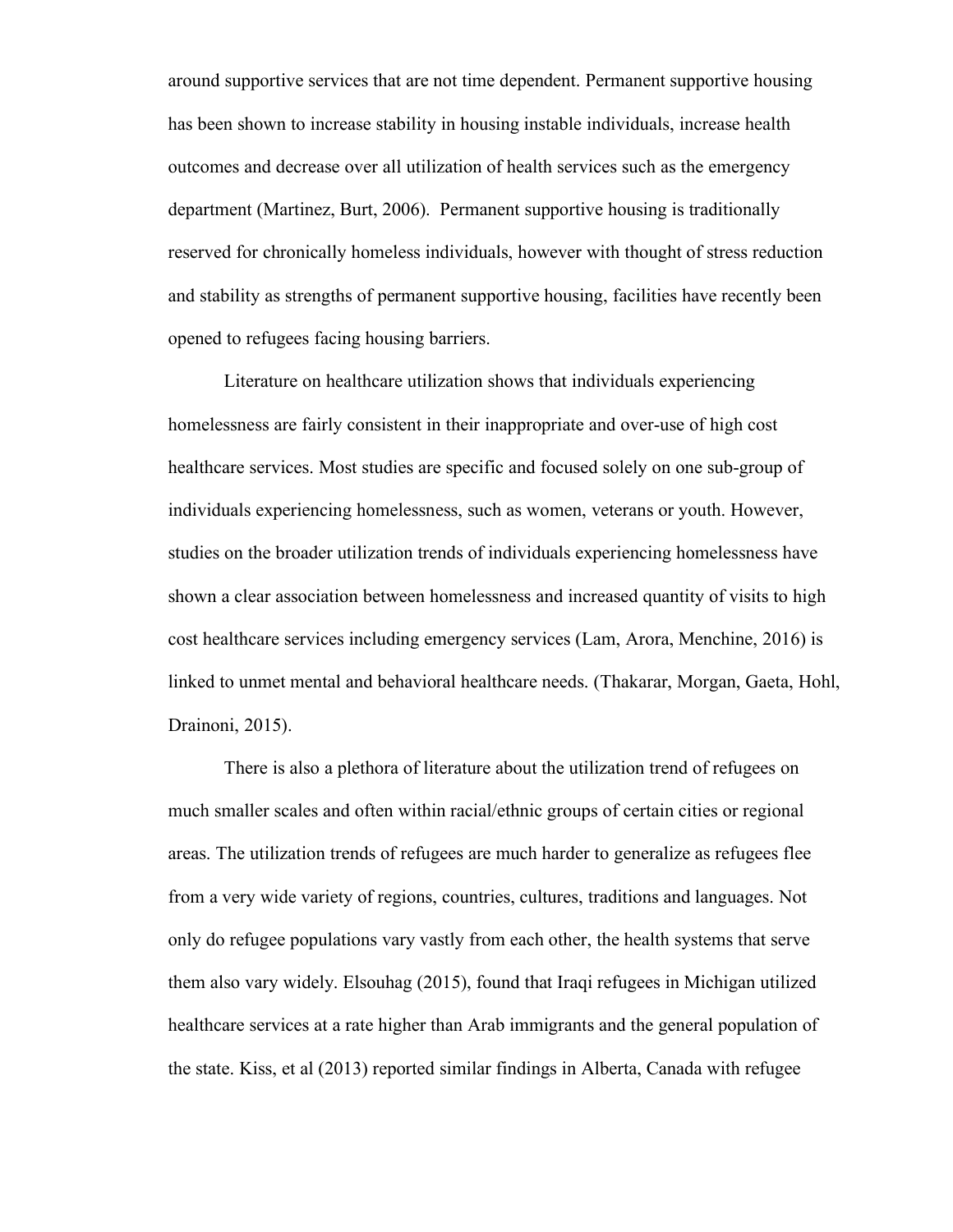populations utilizing health services at a higher rate than the general population. Semere (2017) using electronic medical records found that Southern Connecticut refugees during resettlement had higher healthcare utilization than the general population. The current literature assessing healthcare utilization of refugee populations span from arrival to roughly 1.5-2 years. Most resettlement agencies across the United States operate on a 2 year resettlement timeline.

Healthcare utilization research is a fairly new field and has a variety of literature gaps, including assessment of healthcare utilization by refugee populations beyond the resettlement period. To our knowledge no current studies have reported healthcare utilization of refugee populations once resettlement services have been terminated. This is important for further research due to the unique barriers that refugee populations face and that, could be exacerbated by a lack of support once resettlement services end. Another area lacking study is the health system variability and provider side perceptions of such refugee utilization.

The purpose of this study is to assess the perceived utilization of healthcare systems and the barriers to healthcare for a refugee population living within local housing authority's permanent supportive housing in Northern Utah. This study will further inform permanent supportive housing case management and local healthcare systems about possible discrepancies between refugee and provider perceptions of utilization and barriers to care.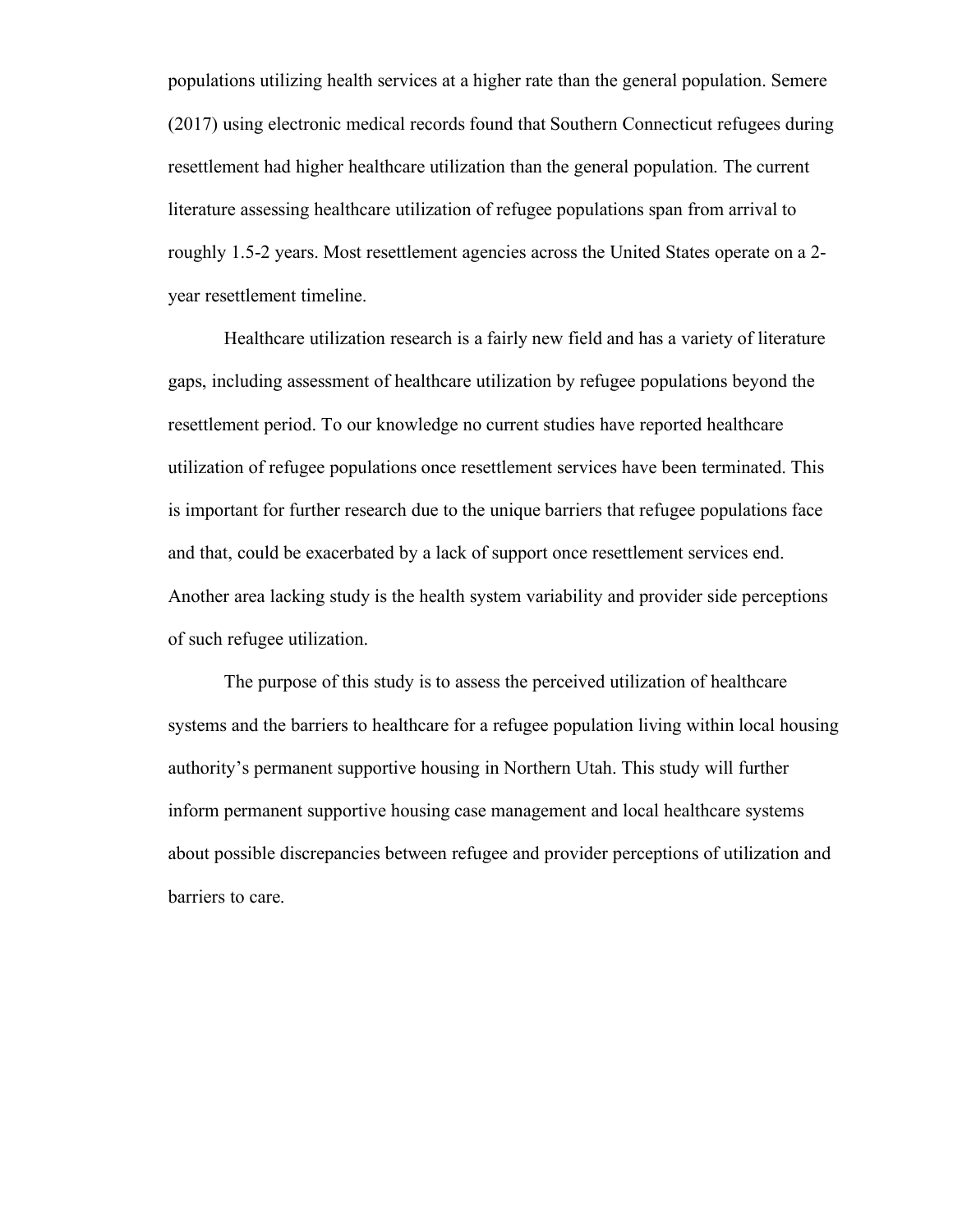#### **METHODS**

**Overview** 

This study took place in a mixed income housing facility that is partially managed by a northern Utah housing authority and at multiple clinic sites within the University of Utah Health system. The apartment complex where refugee families were identified and surveyed is a mixed income facility that includes units rented at market value and units that are part of the housing authority's permanent supportive housing program for refugee families. This study looked specifically at refugee families that currently live in the refugee designated permanent supportive housing units. There are multiple criteria that refugee families must meet in order to qualify for such units, including a past of facing significant or insurmountable housing barriers, an income cap and/or disability status.

These permanent supportive housing units provide affordable quality housing and onsite case management. Case management is offered 6 days a week from three case managers who speak a multitude of languages and are refugees. This firsthand refugee experience allows them to more easily connect with the residents and build trust. Case management services are wrap around in nature, but do not include health services. The multiple permanent supportive housing facilities and units of this northern Utah county housing authority are funded partially through general funds from the United States Department of Housing and Urban Development (HUD) and partially through a HUD program Shelter Plus Care, designated for individuals who have a disability and have previously experienced homelessness.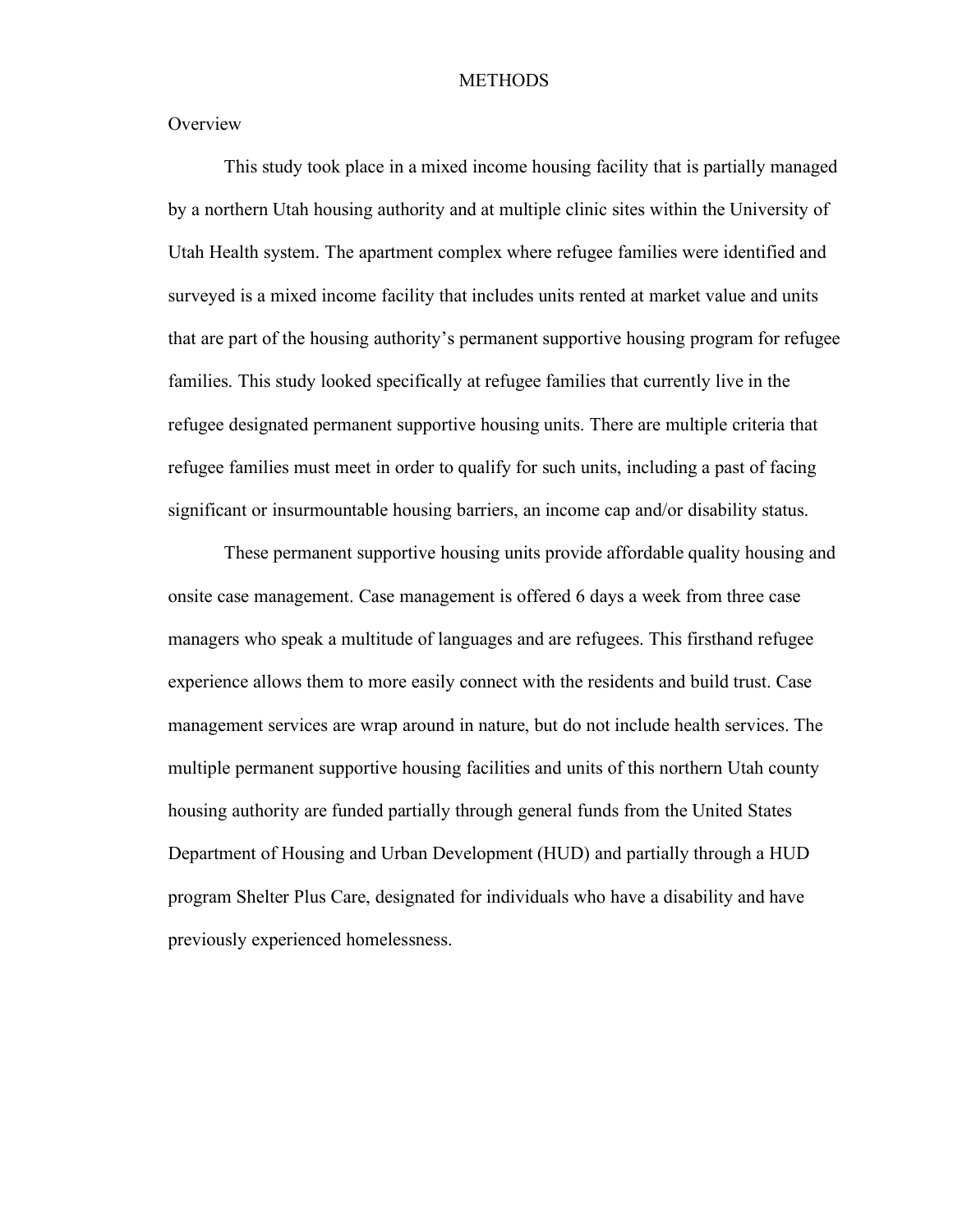Study Procedure

This study was approved by the University of Utah Health's Institutional Review Board (IRB). This study was survey-based and administered to refugee participants currently living in permanent supportive housing and to U Health providers. Surveys were disseminated to each household in English. Because only one survey was taken per household, case management at that facility identified all households where at least one individual in the home spoke English. Case management also assisted with survey translation of medical terminology. No incentives were offered for completing the survey. Consent was obtained through a consent coversheet, providing the individual with the risks and benefits of participating.

A similar IRB approved survey was administered via REDCap to University of Utah Health providers at two clinical sites including an emergency department and an outpatient health center. The survey asked about the providers perceptions of refugee utilization of healthcare and potential barriers to accessing healthcare. It is assumed that providers that had experience and valid input would be the individuals who filled out the survey.

#### Data Analysis

Data on perceived utilization was thematically coded for health-service-type and frequency of use. It was then used as discrete data to find trends in types of health services accessed and frequency of utilization. The survey was written to gather data on the adults and children in the home. Utilization trends were assumed similar for other individuals in the household. Barriers to accessing health care were assessed on a fivepoint Likert scale (Agree, Somewhat Agree, Neutral, Somewhat Disagree, Disagree).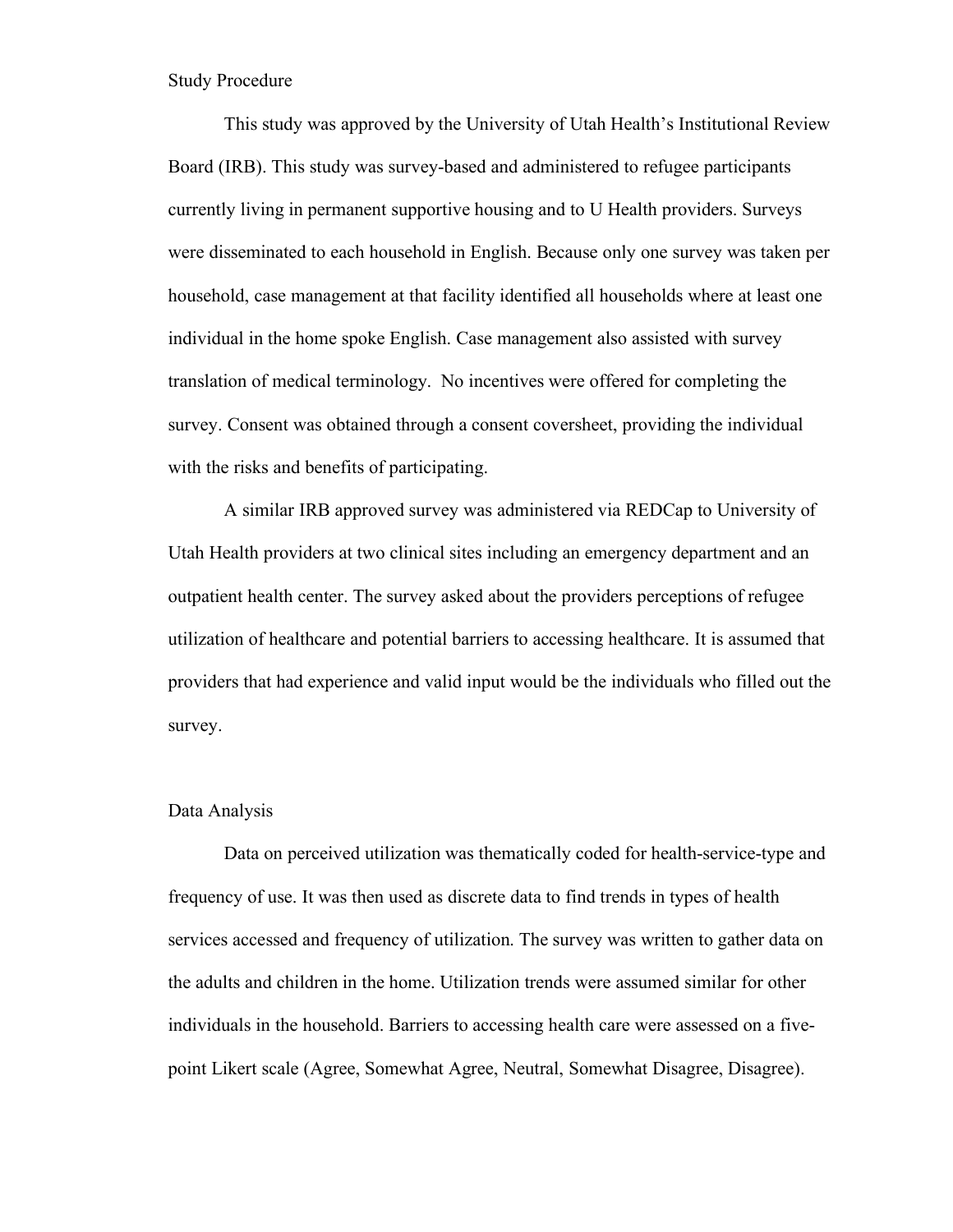Survey data were analyzed to locate common barriers or non-barriers to accessing

healthcare among the residents. Utilization data were split into adult utilization and

pediatric utilization while barriers to accessing healthcare was not.

#### RESULTS

## Resident Characteristics

Refugee families

Table 2. Comparison of characteristics of Refugee residents living in permanent supportive housing

| living in permanent     | <b>Resident Characteristic</b>                                                                   | $(n = 54)$               |
|-------------------------|--------------------------------------------------------------------------------------------------|--------------------------|
|                         |                                                                                                  | $N$ (%) or Mean $\pm$ SD |
| supportive housing in a |                                                                                                  |                          |
|                         | <b>Country of Origin</b>                                                                         |                          |
| northern Utah housing   | Afghanistan                                                                                      | 3(5.55)                  |
|                         | Bhutan                                                                                           | 7(12.96)                 |
|                         | Burundi                                                                                          | 3(5.55)                  |
| authority funded        | Congo                                                                                            | 7 (12.96)                |
|                         | Iraq                                                                                             | 9(16.66)                 |
| program come from very  | Kenya                                                                                            | 6(11.11)                 |
|                         | Myanmar                                                                                          | 3(5.55)                  |
| diverse backgrounds. Of | Somalia                                                                                          | 16 (29.63)               |
|                         | Number of Years in US* (n=21)                                                                    | $4.7 \pm 8.2$            |
| the 11 units, heads of  | $2 - 3.9$                                                                                        | 5(45.45)                 |
|                         | $4 - 5.9$                                                                                        | 2(18.18)                 |
| household were roughly  | $6 - 7.9$                                                                                        | 3(27.27)                 |
|                         | $8 - 9.9$                                                                                        | 1(9.09)                  |
| even in gender          | <b>Unit Occupants</b>                                                                            | $4.9 \pm 2.2$            |
|                         | Adults per Household                                                                             | $1.9 \pm .9$             |
| distribution, six being | Children per Household                                                                           | $3.7 \pm 2.5$            |
| female and five being   | * Only adults were included in this calculation sicne children could have been<br>والمطه وتمسمها |                          |

Only adults were included in this calculation sicne children could have been born in the US

male. The mean age of the head of household for these residents was  $40.10 \pm 17.0$ . These families, came from 8 different countries in 5 different regions including Eastern Africa, Central Africa, South Asia, Western Asia, and Central Asia. The largest proportion of refugees represented in the study came from Somalia, 29.63% of the 54 residents. One of the most variable measures was the number of years that each adult has been in the United States. While only 9 of the 11 homes surveyed have children occupying them,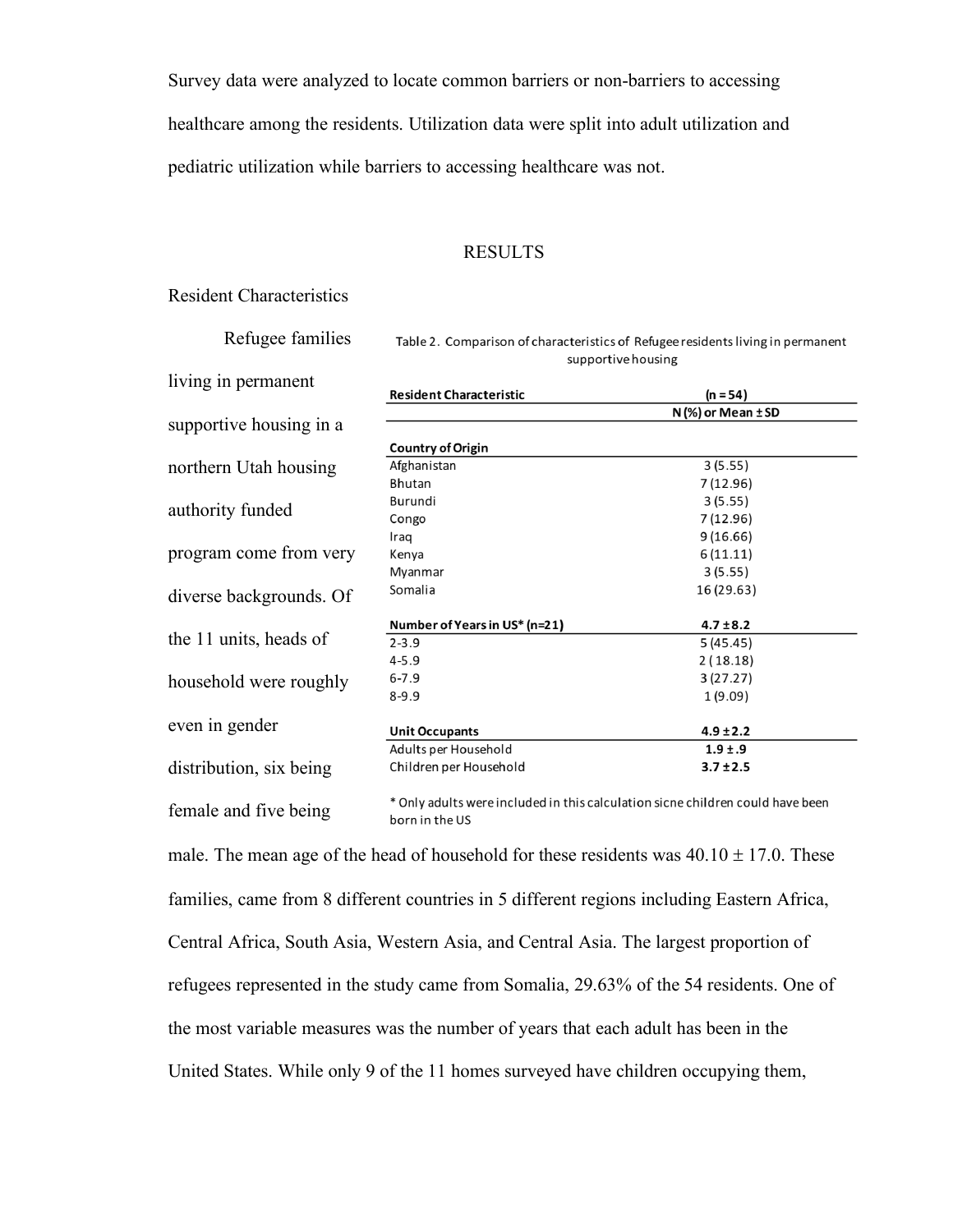children still out-number adults at a nearly 2:1 ratio. The number of children in each home was highly variable with a mean of 3.7 and a standard

| Fable 1. Comparison of characteristics of 11 Refugee Heads of Household living in |
|-----------------------------------------------------------------------------------|
| permanent supportive housing                                                      |

| <b>Head of Household Characteristic</b> | $(n = 11)$               |  |  |  |
|-----------------------------------------|--------------------------|--|--|--|
|                                         | $N$ (%) or Mean $\pm$ SD |  |  |  |
|                                         |                          |  |  |  |
| Gender                                  |                          |  |  |  |
| Male                                    | 5(45.5)                  |  |  |  |
| Female                                  | 6(54.5)                  |  |  |  |
|                                         |                          |  |  |  |
| Age                                     | $40.1 \pm 17.0$          |  |  |  |
| 18-29                                   | 4 (36.36)                |  |  |  |
| 30-49                                   | 4 (36.36)                |  |  |  |
| 50-69                                   | 3(27.27)                 |  |  |  |
|                                         |                          |  |  |  |

deviation of  $\pm$  2.5. Each

family had been in the United States for over 2 years but less than 10 years. Five of the 11 families had been in the United States between 2-3.9 years.

University of Utah Health Provider Characteristics

The study survey was sent electronically to all providers at two University of Utah Health clinics, a total of 12 providers responded. 75% of respondents were female providers, all respondents hold a variety of titles including attending physician, nurse practitioner and physical therapist. The mean number of years working in their clinic was 8.5 years.

## Utilization

Utilization was assessed through two measures, one being sources of health care including emergency department, urgent care, primary care physician, and specialty care. The other utilization measure was the frequency of access to each of these health care services for each refugee adult living in permanent supportive housing. These measures were separated into adult and pediatric care to be able to see the potential prioritization of either type.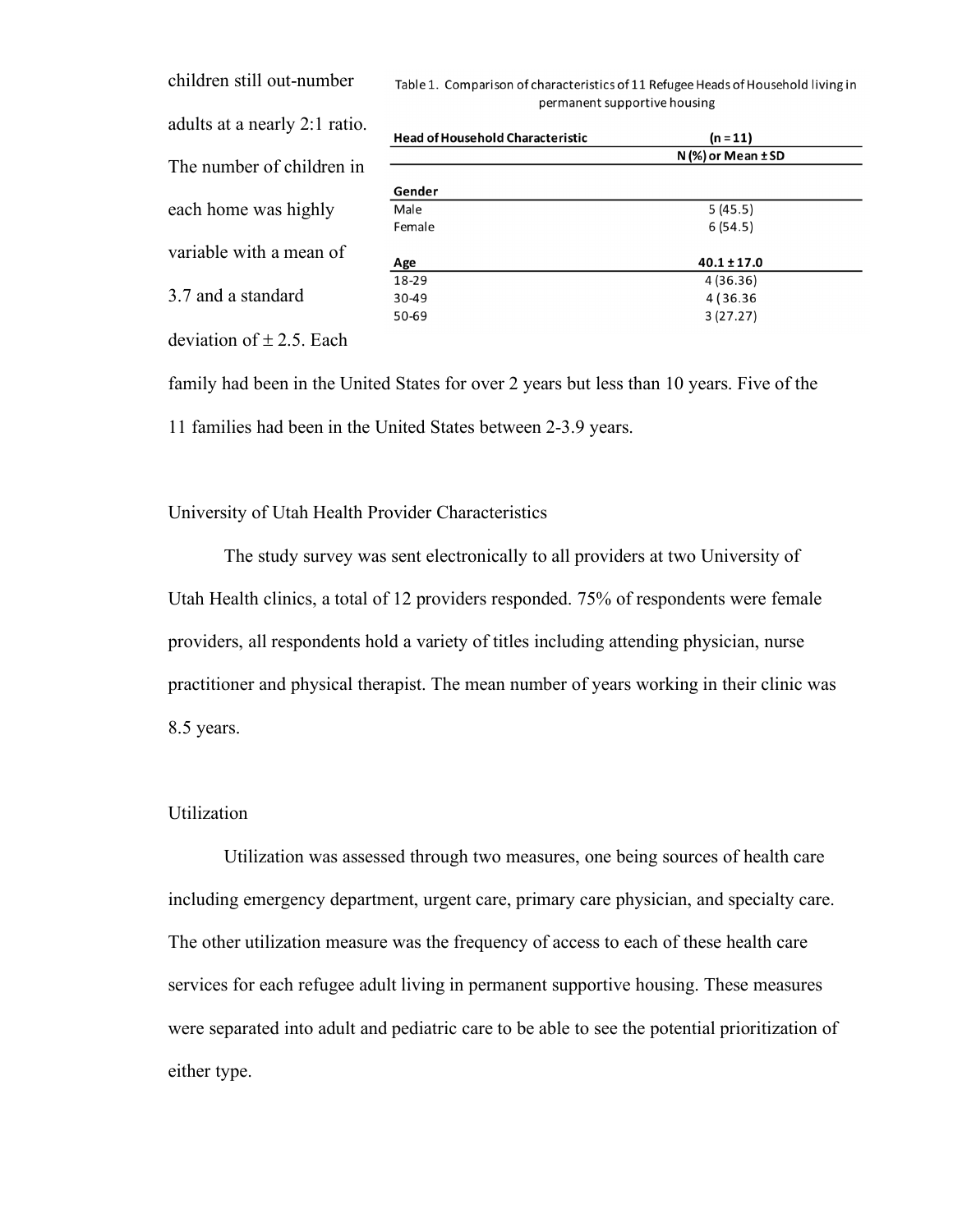| Table 3. Comparison of refugee residents sources and frequency of use of health |
|---------------------------------------------------------------------------------|
| care systems                                                                    |

| <b>Adult Residents</b>        | $(n = 21)$  |  |  |  |
|-------------------------------|-------------|--|--|--|
|                               | N(%)        |  |  |  |
|                               |             |  |  |  |
| <b>Sources of Health Care</b> |             |  |  |  |
| Emergeny Room                 | 13 (61.90)  |  |  |  |
| <b>Urgent Care</b>            | 12 (57.14)  |  |  |  |
| Primary Care Physician        | 20 (95.24)  |  |  |  |
| Specialty Physician           | 17 (80.95)  |  |  |  |
| <b>Encounters per Year</b>    |             |  |  |  |
| <b>Emergeny Room</b>          | 30 (13.16)  |  |  |  |
| <b>Urgent Care</b>            | 25 (10.96)  |  |  |  |
| Primary Care Physician        | 134 (58.77) |  |  |  |
| Specialty Physician           | 39 (17.11)  |  |  |  |
| <b>Pediatric Residents</b>    | $(n = 33)$  |  |  |  |
|                               | N (%)       |  |  |  |
|                               |             |  |  |  |
| <b>Sources of Health Care</b> |             |  |  |  |
| <b>Emergeny Room</b>          | 20 (60.61)  |  |  |  |
| <b>Urgent Care</b>            | 22 (66.67)  |  |  |  |
| Primary Care Physician        | 33 (100.00) |  |  |  |
| Specialty Physician           | 7 (21.21)   |  |  |  |
| <b>Encounters per Year</b>    |             |  |  |  |
| <b>Emergeny Room</b>          | 69 (20.60)  |  |  |  |
|                               |             |  |  |  |
| <b>Urgent Care</b>            | 79 (23.58)  |  |  |  |
| Primary Care Physician        | 181 (54.03) |  |  |  |
| Specialty Physician           | 6(1.79)     |  |  |  |

## Refugee Adult Self-Reported Utilization

The self-reported sources of health care for adult refugees living in permanent supportive housing was variable across health care types. All adults but one, 95% of individuals surveyed, indicated that they see a primary-care physician as a source of their healthcare. The number of individuals who indicated the use of specialty physician as a source of healthcare was 81%. Seeing a specialty physician follows seeing primary care physicians closely. Urgent care and emergency departments were used as a source of health care for considerably less of the adult refugee residents, 57% and 62% respectively. While most refugee adults use all of the listed types of health care, the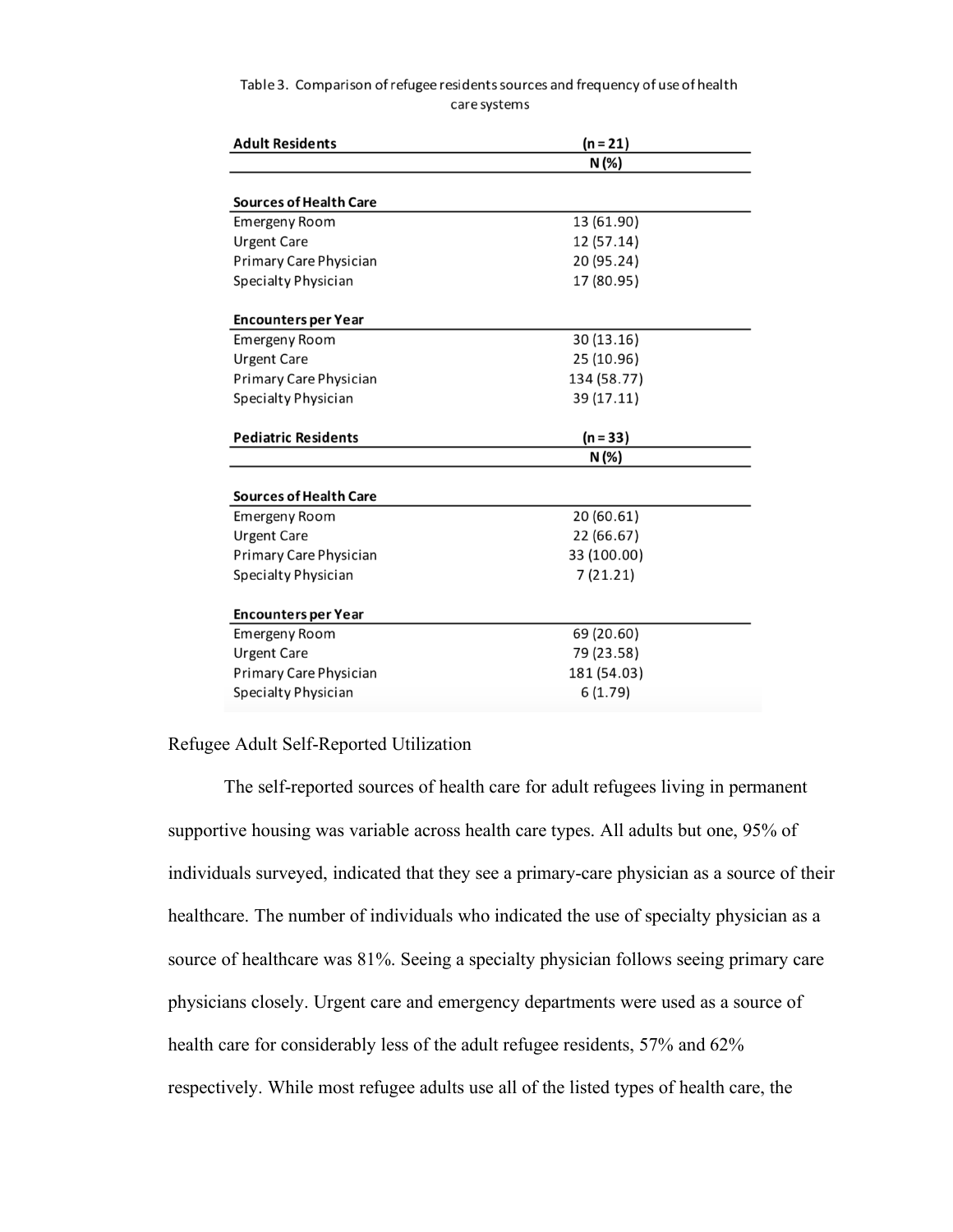actual frequency of utilization is quite different for each type. The 21 adult residents had a combined 228 health care encounters across all types of health care. A majority of these encounters, 58.77%, were with a primary care physician. Other types of health care services were responsible for less than 20% of the total healthcare encounters.

#### Refugee Children Parent-Reported Utilization

Pediatric sources of health care were quite similar to the adult sources with the exception of specialty physician care. Only 21.21% of refugee children living in permanent supportive housing access a specialty physician for their health care. Every family surveyed indicated that the children in their family see a primary care physician as a source of health care. Over the course of a year, the 33 residents under the age of 18 had 335 encounters with a health care system. While a majority, 54.03%, of the health care encounters were with a primary care physician the percentage of the health care encounters at the emergency department and urgent care was almost double the percentages of the adult residents. The number of encounters with a specialty physician was only 1.79% of the 335 encounters.

#### University of Utah Health Providers

University Health providers were asked similar questions regarding refugee family healthcare utilization. Healthcare providers were asked their perception of refugee families' access of each type of care more/less/unknown/or at the same frequency as the general population. The use of emergency department services was split with 42.86% of the providers indicating more frequent use and 42.86% of the providers indicating less frequent use. Half of the University of Utah Health providers also indicated that in their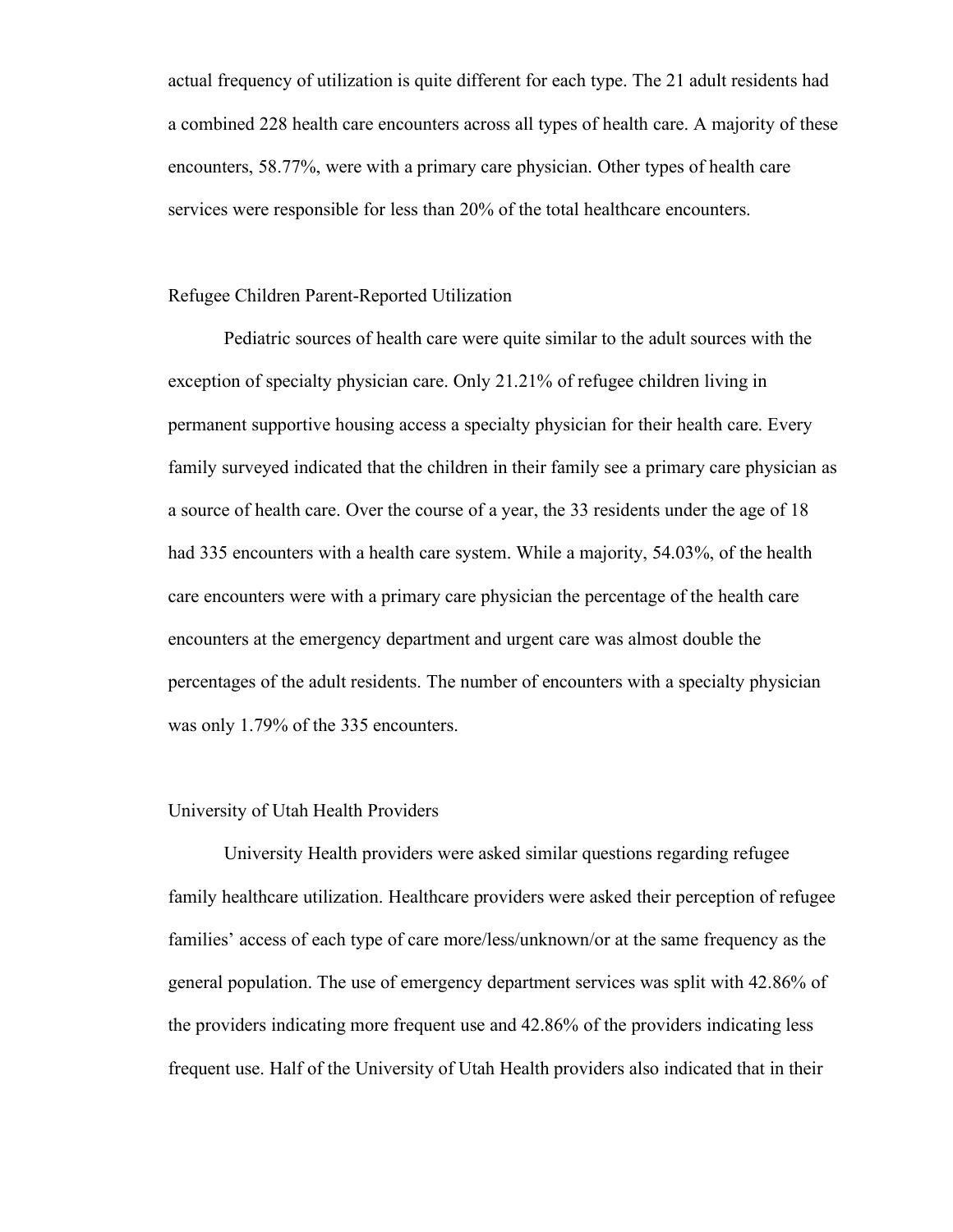experience refugee families access primary care physicians less frequently than the general population.

#### Barriers to Care

Six themes were identified as barriers to accessing health care services; health system literacy, language, transportation, health insurance and cost, culture and medicine and preventive care. Each of these themes encompassed 2-4 questions. These questions were asked both to refugee families living in permanent supportive housing and University of Utah Health providers.

## Health System Literacy Barriers

A large majority of refugee residents indicated that they understood the healthcare system, knew how to schedule appointments and what to expect at their appointments. 87.04% of residents selected 'agree' to understanding the healthcare system while 64.81% of residents knew how to schedule appointments and what to expect at their appointments. A majority of University of Utah Health providers, 80%, 'somewhat disagree' or 'disagree' that refugee families understand the healthcare system.

#### Language Barriers

The consensus seen in health system literacy was not seen surrounding language barriers. English fluency and confidence in their fluency varied widely. Most residents either indicated that they 'somewhat agree' or 'agree' that they feel embarrassed with their ability to speak English when speaking to their doctor. This was mirrored by a majority of University of Utah Health providers who indicated that they 'somewhat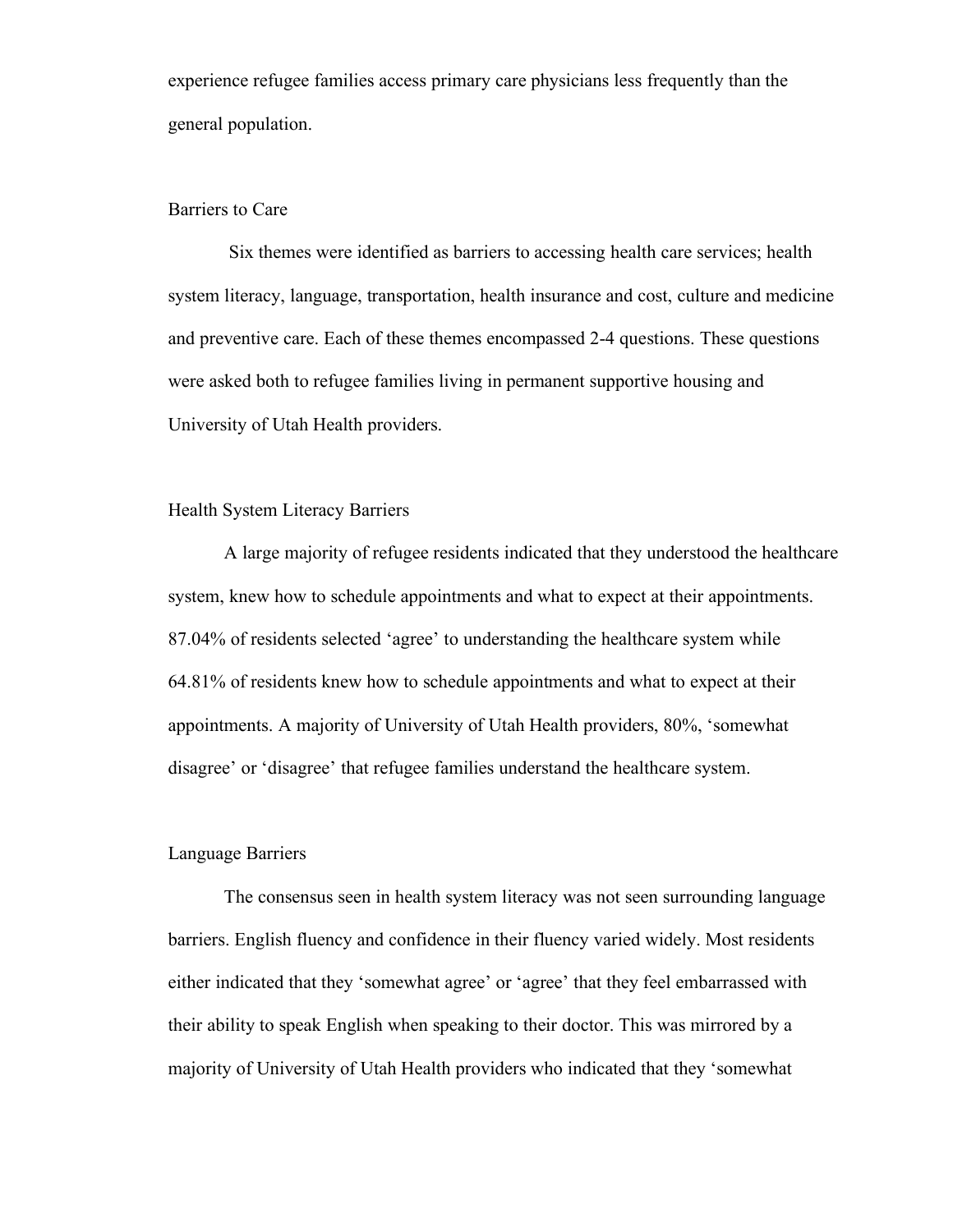agree' or 'agree' that refugee families feel embarrassed with their English proficiency when seeking healthcare.

## Transportation Barriers

Most refugee residents, 70.37%, indicated that they had reliable transportation. Of the residents with no reliable transportation, 12.96%, indicated that lack of transportation stops them from seeking health care. A majority of healthcare providers, 70% indicated that transportation issues inhibited refugee families from seeking healthcare.

#### Health Insurance and Cost Barriers

All of the families surveyed indicated that they had health insurance, therefore lack of insurance was not a barrier to obtaining care. Understanding how that insurance works and potential out of pocket costs was much less clear, with around 53.19% of residents indicating the 'agree' with knowing how their insurance works and 44.44% indicating they 'agree' with knowing how much it will cost them to access care. Of the healthcare providers surveyed 40% indicated that they 'agree' that refugee families do not know how much healthcare will cost them and 'disagree' that refugee families understand how their insurance works.

#### Culture and Medicine Barriers

83.34% of residents indicated that they either 'somewhat agree' or 'agree' with having a positive perception of western medicine. While only 5.56% of residents indicated that they 'agree' to seeing their cultural or traditional medicine as a replacement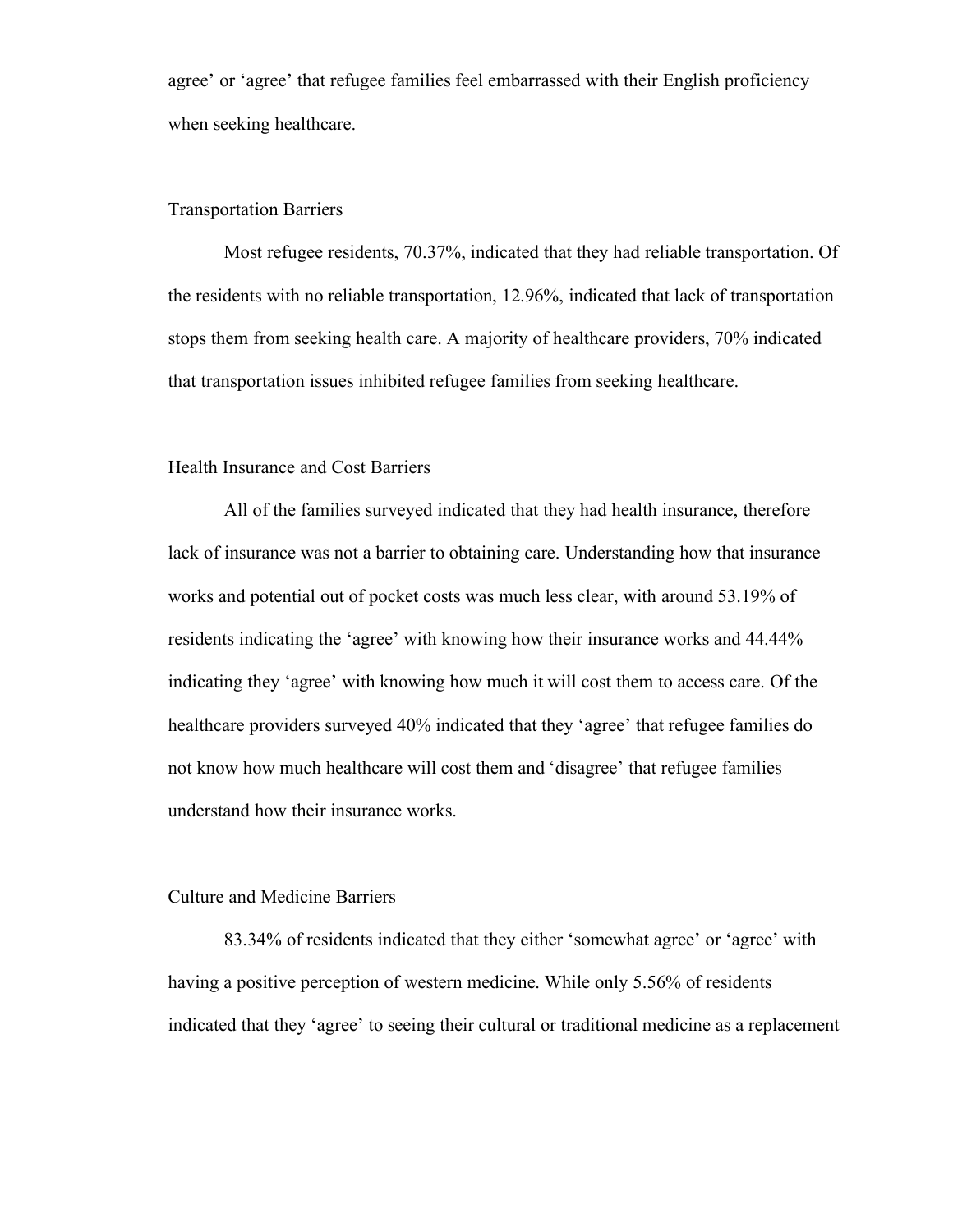for western medicine. University of Utah Health providers were much more scattered in the section regarding culture but tended to gravitate around 'neutral' on each question.

# Preventive Medicine Barriers

All of the residents surveyed indicated that they 'agree' with the importance of a seeing a provider regularly and a family doctor at least once a year. However only around half of the residents indicated that they 'somewhat agree' or 'agree' that they understand what preventive medicine is. A majority of healthcare providers surveyed answered 'neutral' on questions regarding refugee families understanding of preventive medicine.

| <b>Barriers</b>                                                              |          | <b>Disagree</b> | Somewhat<br><b>Disagree</b> | Neutral | Somewhat<br>Agree | Agree  |
|------------------------------------------------------------------------------|----------|-----------------|-----------------------------|---------|-------------------|--------|
| Health System Literacy                                                       |          |                 |                             |         |                   |        |
| I understand the<br>Healthcare System                                        |          | 12.96%          |                             |         |                   | 87.04% |
| I know how to schedule<br>an appointment with my<br>doctor                   |          | 35.19%          |                             |         |                   | 64.81% |
| I know what to expect<br>when I show up to my<br>doctors appointment         |          | 7.41%           | 11.11%                      |         | 16.67%            | 64.81% |
| Language                                                                     |          |                 |                             |         |                   |        |
| I speak Fluent English                                                       |          | 48.15%          | 11.11%                      |         | 12.96%            | 27.78% |
| I feel confident in English<br>proficency when<br>speaking with my doctor    | $n = 51$ | 37.25%          | 13.73%                      | 19.61%  |                   | 29.41% |
| I feel embarressed with<br>my english proficiency<br>when seeking healthcare |          | 27.78%          |                             | 5.56%   | 25.93%            | 40.74% |
| I find it difficult to obtain<br>a translator for my<br>doctors appointments | $n = 51$ | 78.43%          |                             |         |                   | 21.57% |

Table 4. Self-identified refugee barriers to Health Care services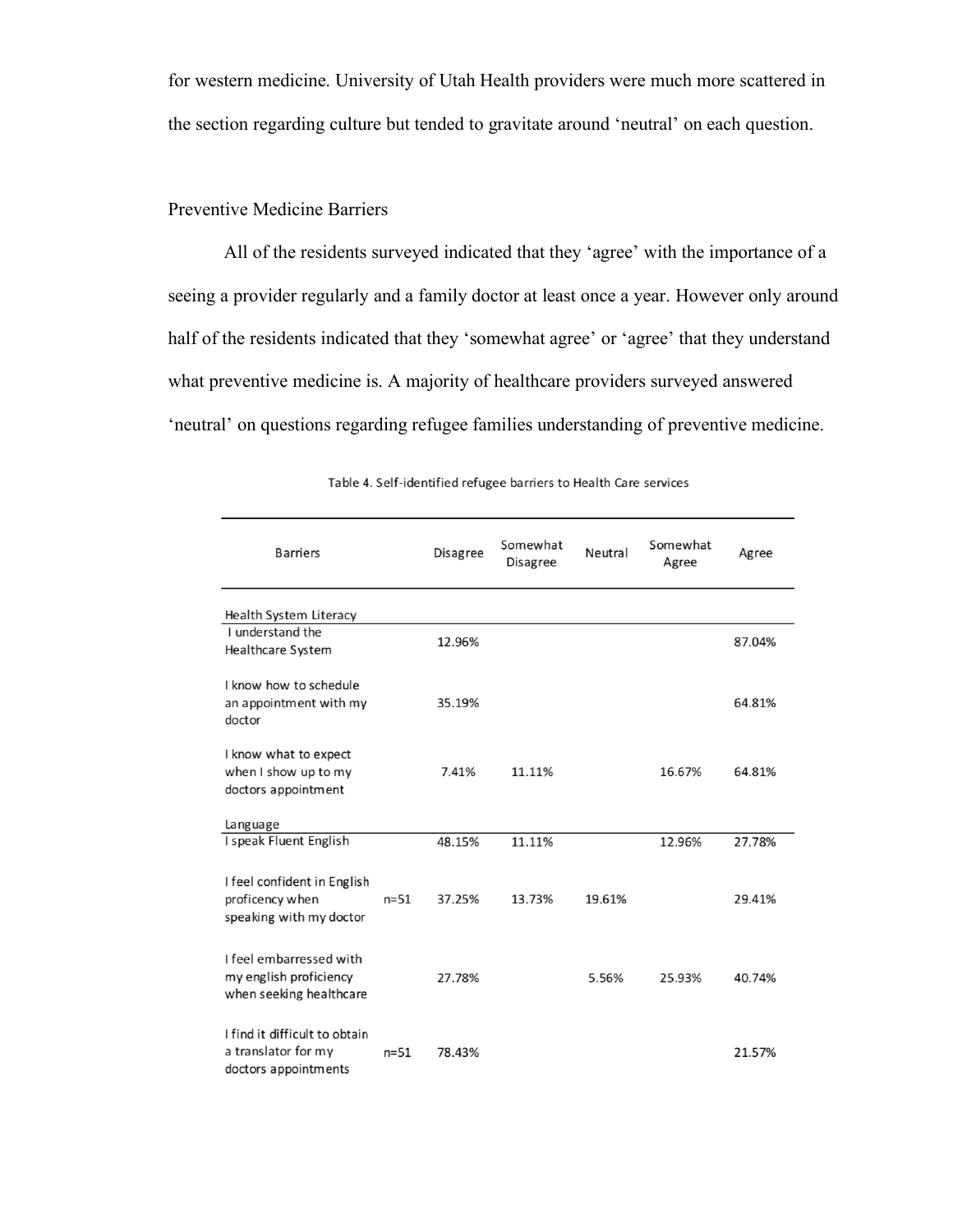| Transportation                                                            |          |        |        |        |        |         |
|---------------------------------------------------------------------------|----------|--------|--------|--------|--------|---------|
| I have reliable<br>transportation                                         |          | 24.07% |        |        | 5.56%  | 70.37%  |
| Lack of transportation<br>stops me from seeking<br>health care            |          | 81.48% |        |        | 5.56%  | 12.96%  |
| Health Insurance and Cost                                                 |          |        |        |        |        |         |
| I do not understand how<br>much healthcare will                           | $n = 45$ | 22.22% | 20.00% | 6.67%  | 6.67%  | 44.44%  |
| I cannot afford to go to<br>the doctor                                    |          | 55.56% | 22.22% |        |        | 22.22%  |
| I have health insurance                                                   |          |        |        |        |        | 100.00% |
| I understand how my<br>health insurance works                             | $n = 47$ | 14.89% | 12.77% |        | 19.15% | 53.19%  |
| Culture and Medicine                                                      |          |        |        |        |        |         |
| I have a positive<br>perception of western<br>medicine                    |          | 5.56%  | 5.56%  | 5.56%  | 16.67% | 66.67%  |
| I do not see a doctor for<br>cultural reasons                             |          | 83.33% | 16.67% |        |        |         |
| I see my cultural<br>medicine as a<br>replacement for western<br>medicine |          | 53.70% | 11.11% | 29.63% |        | 5.56%   |
| <b>Preventive Care</b>                                                    |          |        |        |        |        |         |
| I understand the<br>importance of seeing a<br>doctor yearly               |          |        |        |        |        | 100.00% |
| I do not know what<br>preventive medicine is                              |          | 35.19% | 11.11% |        | 16.67% | 37.04%  |
| I understand the<br>importance of seeing a<br>family doctor regularly     |          |        |        |        |        | 100.00% |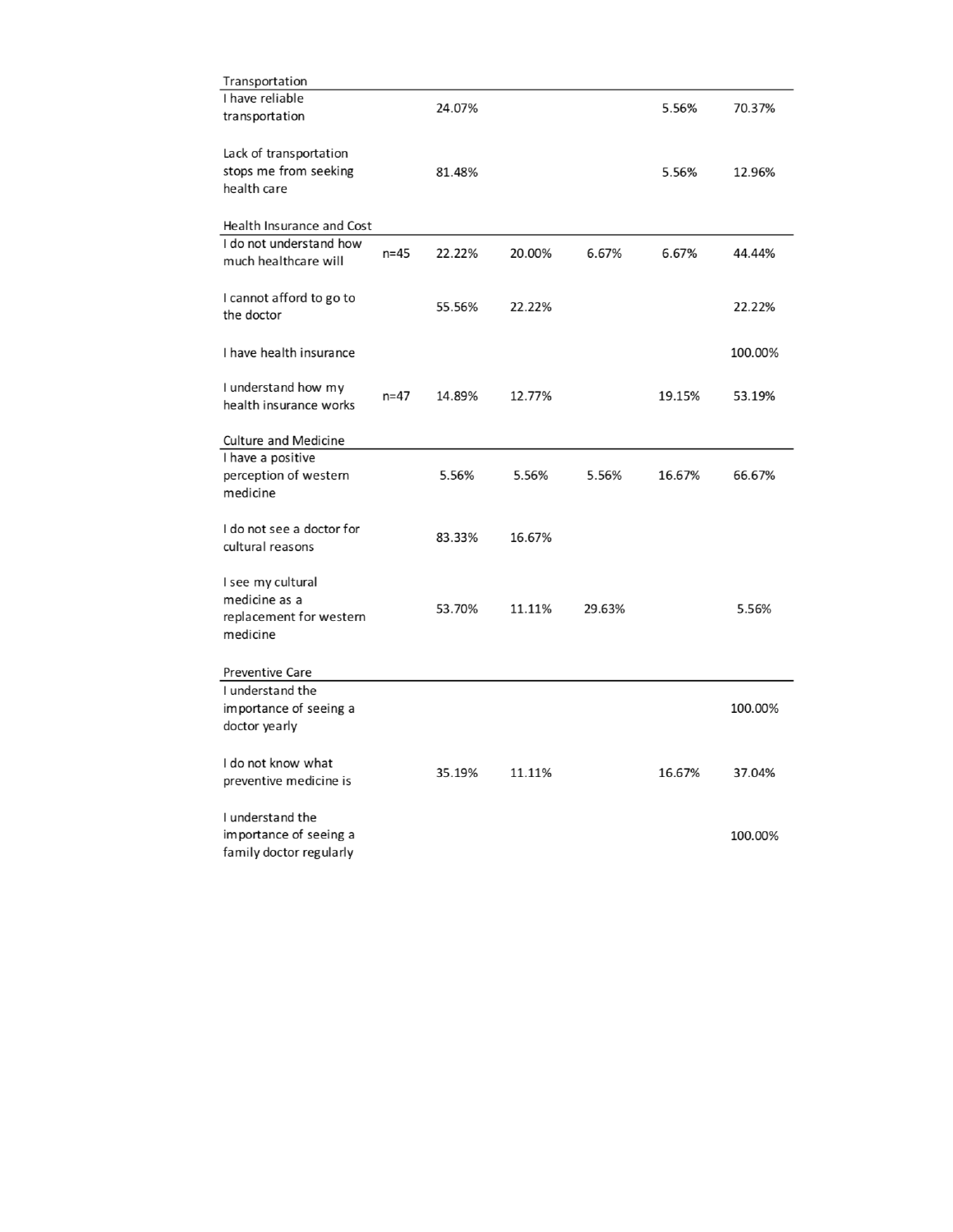| <b>Barriers</b>                                                                                            | Disagree | Somewhat<br>Disagree | Neutral | Somewhat<br>Agree | Agree  |
|------------------------------------------------------------------------------------------------------------|----------|----------------------|---------|-------------------|--------|
| Health System Literacy                                                                                     |          |                      |         |                   |        |
| Refugees understand the<br>health care system                                                              | 20.00%   | 60.00%               | 20.00%  |                   |        |
| Refugees typically know<br>how to schedule an<br>appointment with their                                    | 20.00%   | 40.00%               | 30.00%  | 10.00%            |        |
| Refugees typically know<br>what to expect when<br>they show up to their<br>doctors appointment             | 20.00%   | 40.00%               | 30.00%  | 10.00%            |        |
| Language                                                                                                   |          |                      |         |                   |        |
| Refugees typically speak<br>fluent English                                                                 | 60.00%   | 40.00%               |         |                   |        |
| Refugees typically feel<br>confident in their English<br>proficiency when<br>speaking with their<br>doctor | 60.00%   | 40.00%               |         |                   |        |
| Refugees typically feel<br>embarrassed with their<br>English proficiency when<br>seeking health care       |          | 10.00%               | 20.00%  | 30.00%            | 40.00% |
| Refugees typically find it<br>difficult to obtain a<br>translator for their<br>doctors appointments        | 20.00%   |                      | 30.00%  | 30.00%            | 20.00% |
| Transportation                                                                                             |          |                      |         |                   |        |
| Refugees typically have<br>reliable transportation                                                         | 30.00%   | 20.00%               | 40.00%  | 10.00%            |        |
| Lack of transportation<br>stops Refugees from<br>seeking health care                                       |          |                      | 30.00%  | 40.00%            | 30.00% |
| Health Insurance and Cost                                                                                  |          |                      |         |                   |        |
| Refugees typically do not<br>understand how much<br>healthcare will cost                                   |          |                      | 10.00%  | 50.00%            | 40.00% |
| Refugees typically cannot<br>afford to go to the doctor                                                    |          |                      | 40.00%  | 40.00%            | 20.00% |
| Refugees typically<br>understand how their<br>health insurance works                                       | 40.00%   | 50.00%               | 10.00%  |                   |        |

Table 5. Healthcare provider perceptions of refugee barriers to Health Care services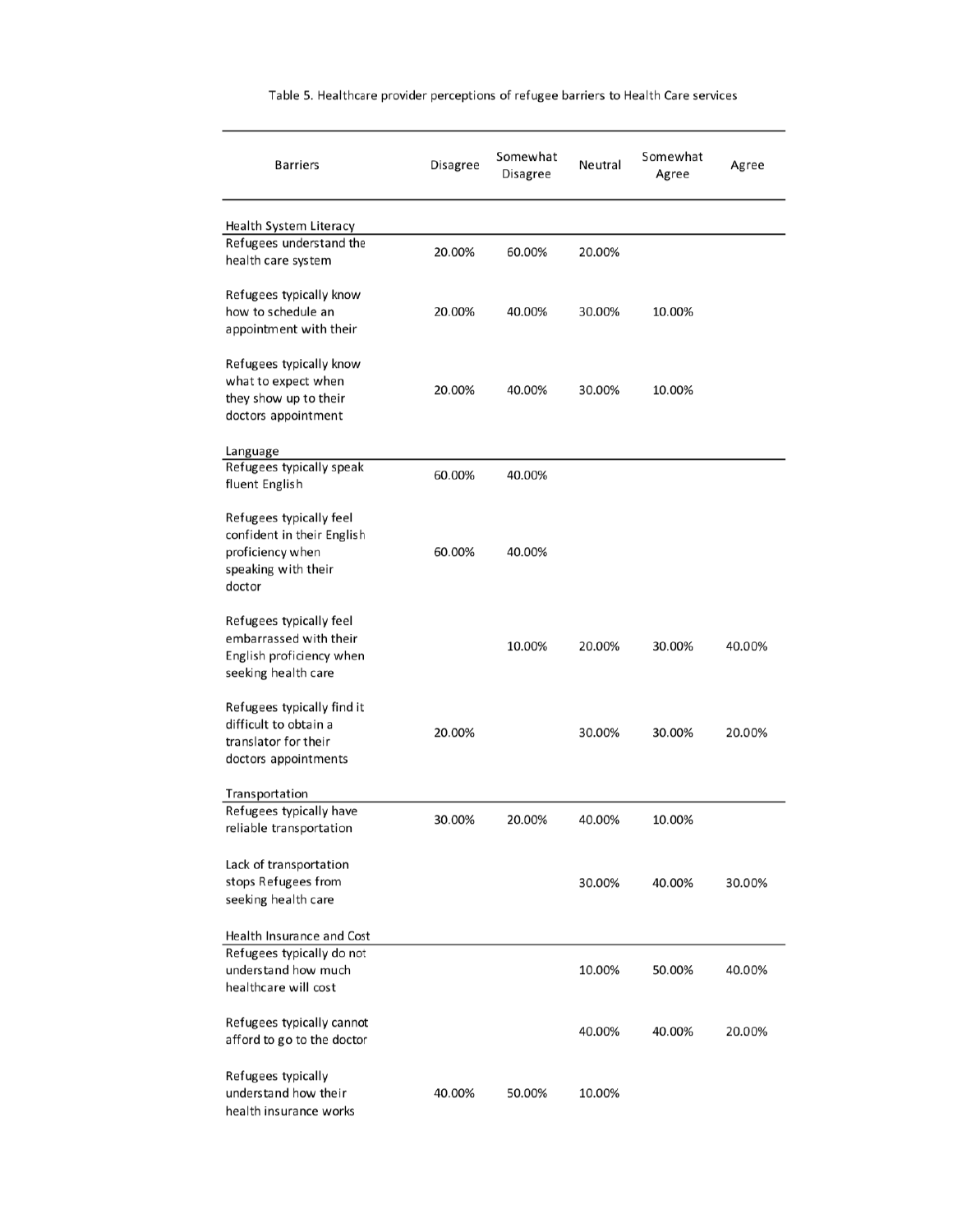| <b>Culture and Medicine</b>                                                                   |        |        |        |        |        |
|-----------------------------------------------------------------------------------------------|--------|--------|--------|--------|--------|
| Refugees typically have a                                                                     |        |        |        |        |        |
| positive perception of                                                                        | 10.00% | 20.00% | 40.00% | 20.00% | 10.00% |
| western medicine                                                                              |        |        |        |        |        |
| Refugees do not see a<br>doctor for cultural                                                  | 10.00% | 20.00% | 50.00% | 10.00% | 10.00% |
| Refugees typically see<br>their cultural medicine as<br>a replacement for<br>western medicine | 10.00% | 20.00% | 40.00% | 20.00% | 10.00% |
| <b>Preventive Care</b>                                                                        |        |        |        |        |        |
| Refugees typically do not                                                                     |        |        |        |        |        |
| know what preventative                                                                        |        | 30.00% | 50.00% | 10.00% | 10.00% |
| medicine is                                                                                   |        |        |        |        |        |
| Refugees typically<br>understand the<br>importance of seeing a<br>family doctor regularly     |        | 30.00% | 60.00% | 10.00% |        |

#### DISCUSSION

## Utilization

When considering the self-reported utilization of refugee families living in permanent supportive housing it is important to note that all of the residents surveyed in this study have lived in the United States for longer than 2 years and come from diverse countries of origin. The self-reported access and use of primary care physicians among this sub-population of refugees was incredibly high, 95% of adults and 100% of children. Not only was access to primary care physicians higher than any other type of health care, over 50% of the health care encounters in the last year were with a primary care physician, totaling 315 visits. This self-reported utilization trend contradicts the perception of refugee healthcare utilization held by University of Utah Health providers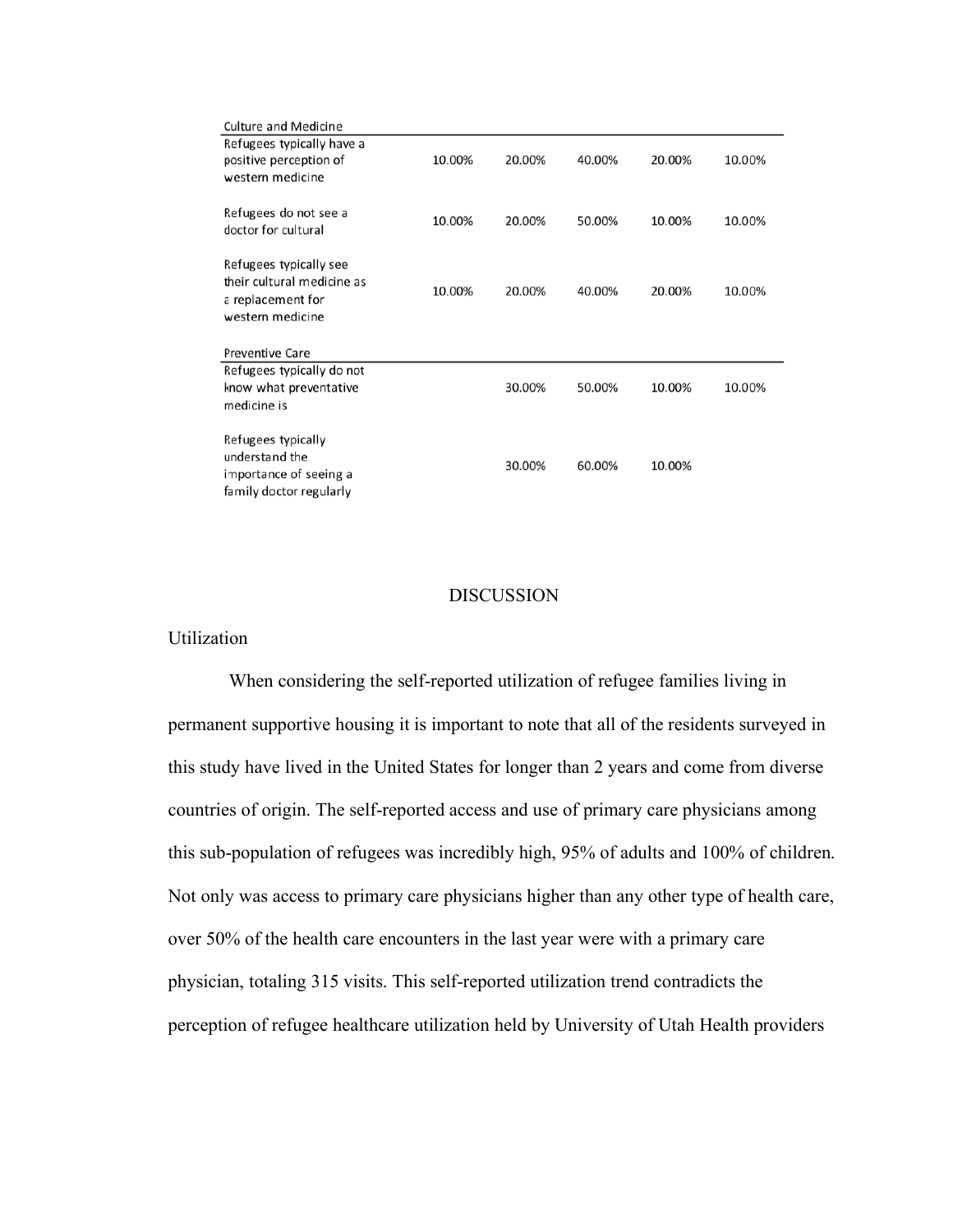who were surveyed. A majority of providers continue to have a perception about refugee utilization being primarily inappropriate.

Adult residents did access and use specialty physician services at a higher rate than the pediatric residents. Almost 30% of the adult residents were over the age of 50 this in combination with high levels of trauma and stress that is common among refugee populations could be a possible explanation for the increased use of specialty physicians. However, the self-reported number of visits to specialty physicians for all of the adult residents is still quite low, 1.85 visits per year per person, 39 visits per year for the 21 adult residents. Both emergency department and urgent care frequency of visits were even lower, both totaling less than 15% of the encounters each for adult residents. However, a majority of University of Utah Health providers indicated that the emergency department was being used at a higher frequency by refuge families, which contradicts the refugee self-reported utilization.

The frequency of use for the emergency department and urgent care for pediatric patients was naturally higher than the adult population. This phenomenon is to be expected as children's health is often prioritized over adult health in all populations. Pediatric emergency department and urgent care visits are also expected to be a bit higher than adult visits due to the inability of very young children to articulate their pain and illness. Over all, the self-reported sources and frequency of health care types for refugee residents living in permanent supportive housing is skewed heavily toward use of primary care physicians and away from more costly emergency services.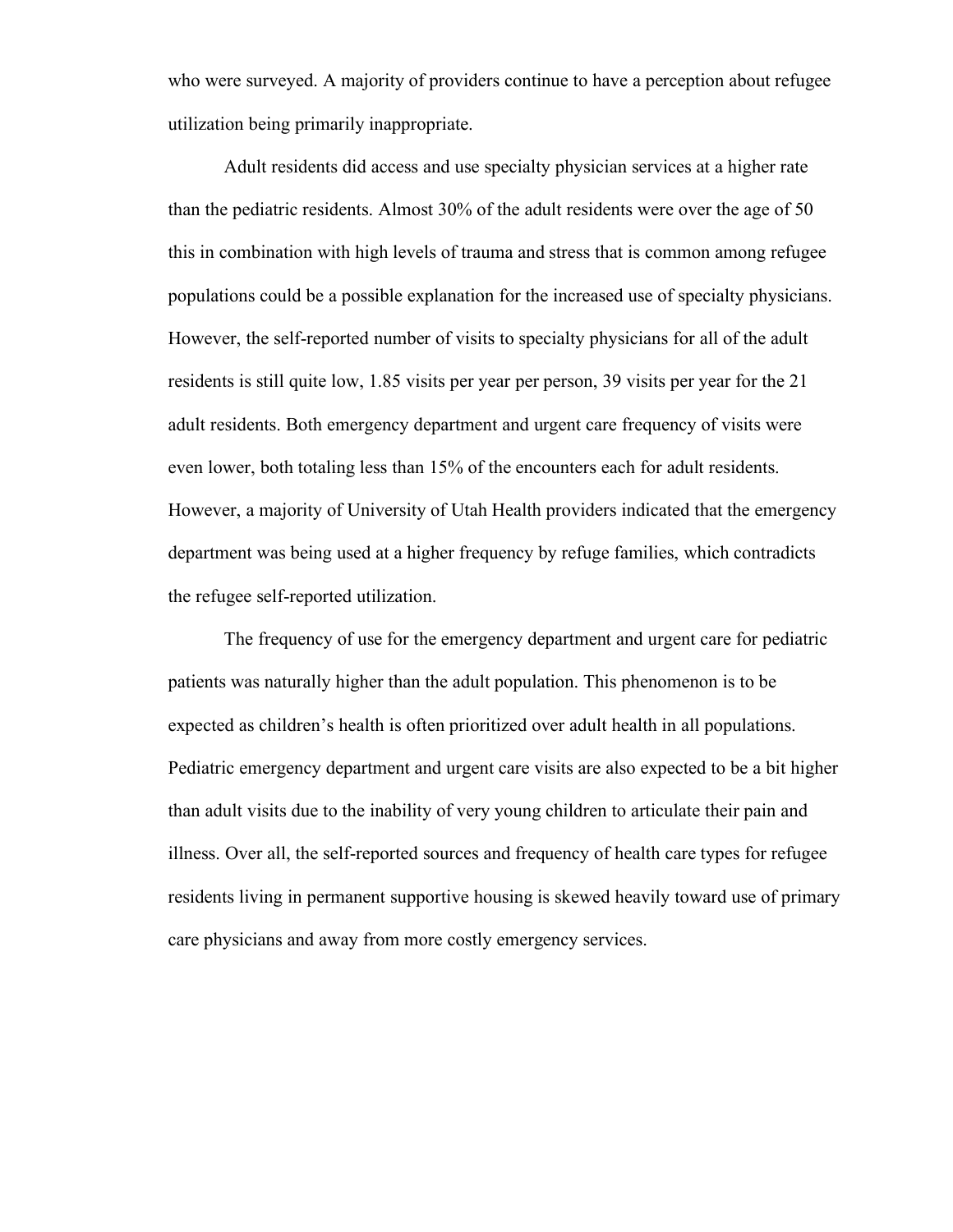#### Barriers to Care

The United States health care system is a complex patchwork system that can often times become convoluted and difficult to navigate. This is especially true for marginalized and immigrant populations. Barriers to accessing health care can look very different for different subpopulations. From the six themes tested in this study, findings indicated that some of these potential barriers were not as inhibiting as hypothesized and other potential barriers are still significant barriers to care. The perception of each barrier from the refugee participants and healthcare providers varied widely.

Language barriers continue to exist even though all hospitals and clinics have translation and/or interpreter services. 21.57% of residents surveyed indicated that they find it difficult to obtain a translator for their appointments. Highlighting that just because there is a service available for individuals it does not mean that this service will function correctly for everyone and there is room for improvement. Additionally, this question only encompasses translation in the direct clinical setting. Often translation cannot be obtained for direct medical care, it would be much more difficult to obtain translation for indirect medical care such as picking up prescriptions or following written instructions. Refugee residents also indicated that their English proficiency was especially concerning when speaking to health care providers, a majority of the refugee residents indicated that they felt embarrassed by their proficiency level. This was mirrored by University of Utah Health providers 70% of who indicated that refugees typically are embarrassed by their English proficiency when seeking healthcare.

Transportation and health system literacy however seem to not play a significant role as a barrier to care. A large majority of refugee residents indicated that they had reliable transportation and an even larger majority indicated that lack of transportation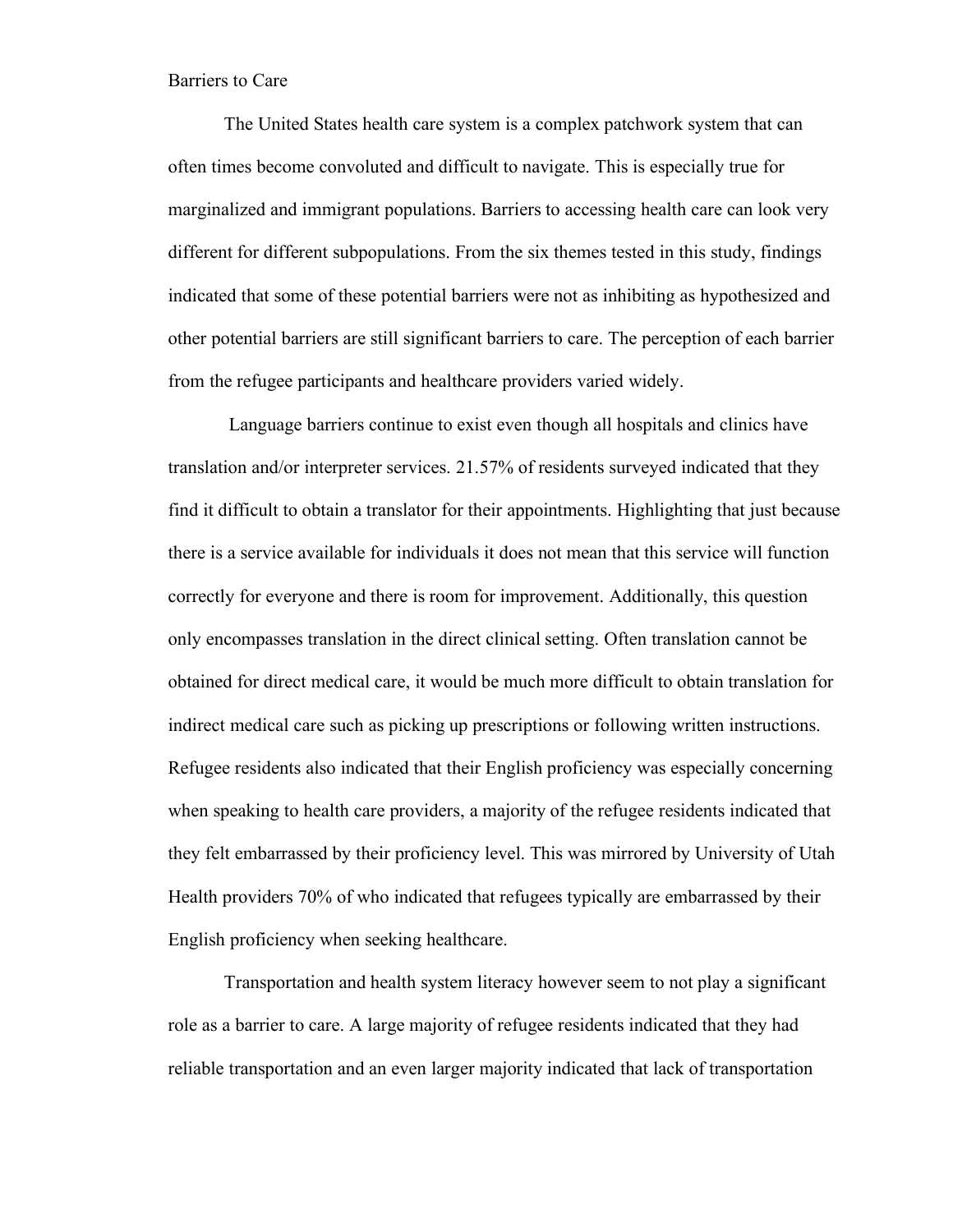does not stop them from seeking health care, implying use of social network or public transportation to find rides to medical appointments. Again, the perceptions of the University of Utah Health providers was not congruent with the refugee families. A majority of providers indicated that refugees typically lack transportation and that this lack of transportation inhibits them from seeking healthcare. Health system literacy was much less of a barrier than hypothesized, as well. Large majorities of refugee residents indicated that they understood the health care system and logistically how to schedule appointments and what to expect when they arrived at their appointments. This large majority defies the common stereotype of difference in health systems being one of the main barriers to care for immigrant populations at large, which was evident in the responses of the University of Utah Health providers.

Perceptions of preventive medicine in refugee residents was quite positive as well. 100% of residents indicated that they understood the importance of seeing a doctor regularly. While the distribution of individuals who indicated that they actually knew what preventive medicine is was more scattered. This philosophical commitment to primary care is also mirrored in the frequency of visits to a primary care physician in the Utilization section above. Provider perception of refugee understanding of preventive medicine was primarily neutral.

Another common perception of refugee populations is where individuals place value in terms of health care. It a common judgement of refugees that they do not have positive perceptions of western medicine or that specific cultural or traditional medicine is used as a replacement to western medicine. This line of thinking is overwhelmingly not true for these refugee residents living in permanent supportive housing. The vast majority of this population has a positive perception of western medicine, does not see cultural or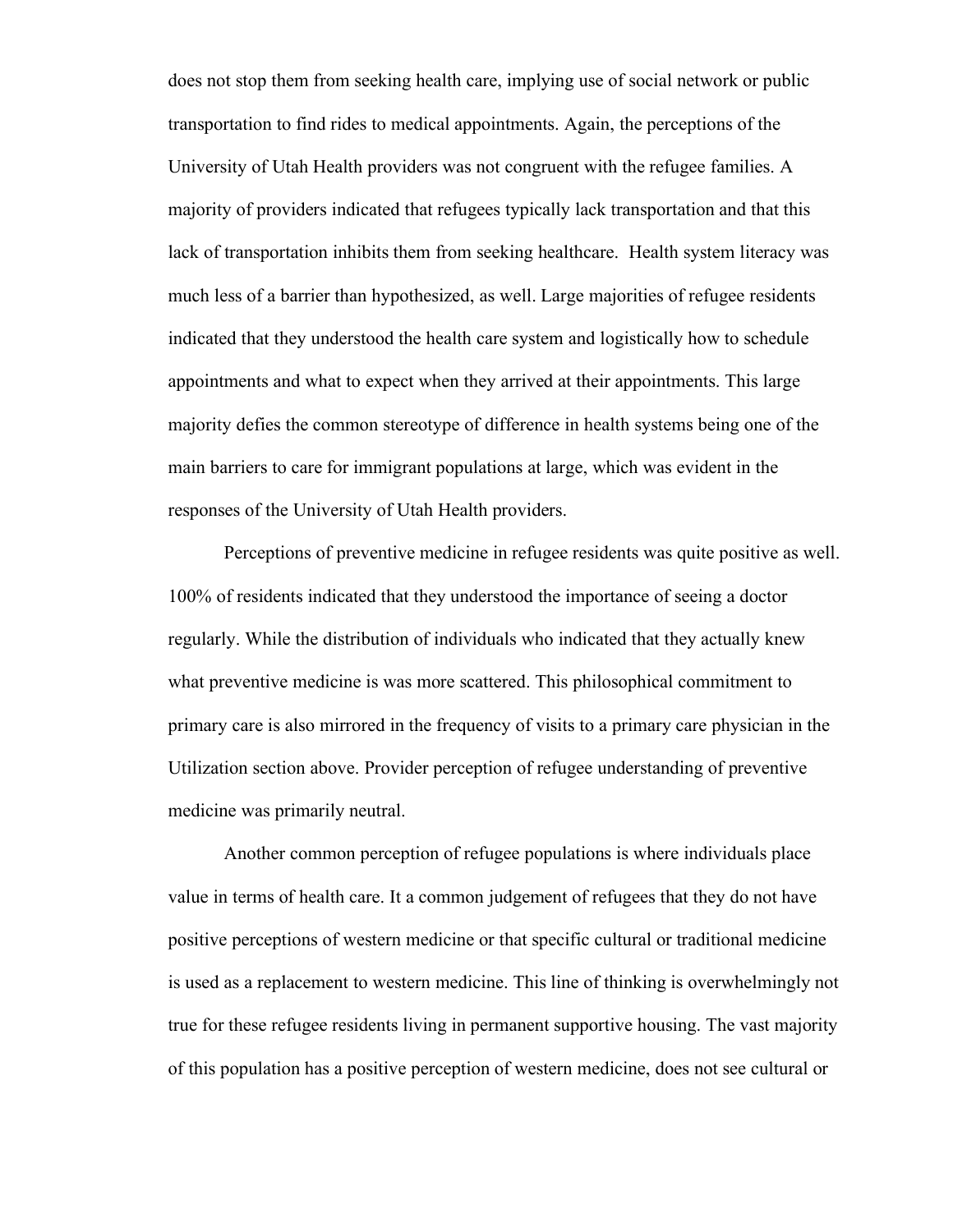traditional medicine as a replacement to western medicine and does not avoid seeking health care for cultural reasons. University of Utah Health providers were primarily neutral in regard to culture as a barrier to accessing healthcare.

#### **CONCLUSION**

Multiple past studies indicated that refugee populations may utilize healthcare services at higher rates than the general population. This descriptive study was not designed to be generalizable to the general refugee population nor meant to be compared to the general population at large. Rather, it collected the perceived utilization trends of refugee families living in permanent supportive housing to lay the framework for future studies. This study has produced a number of findings regarding refugee families living in permanent supportive housing. These findings include overwhelmingly appropriate health care utilization, logistical barriers around language, cost, transportation and health literacy to accessing health care and that society and health care providers continue to hold beliefs around utilization and barriers to care that are not congruent with the selfreported trends of the surveyed refugee families.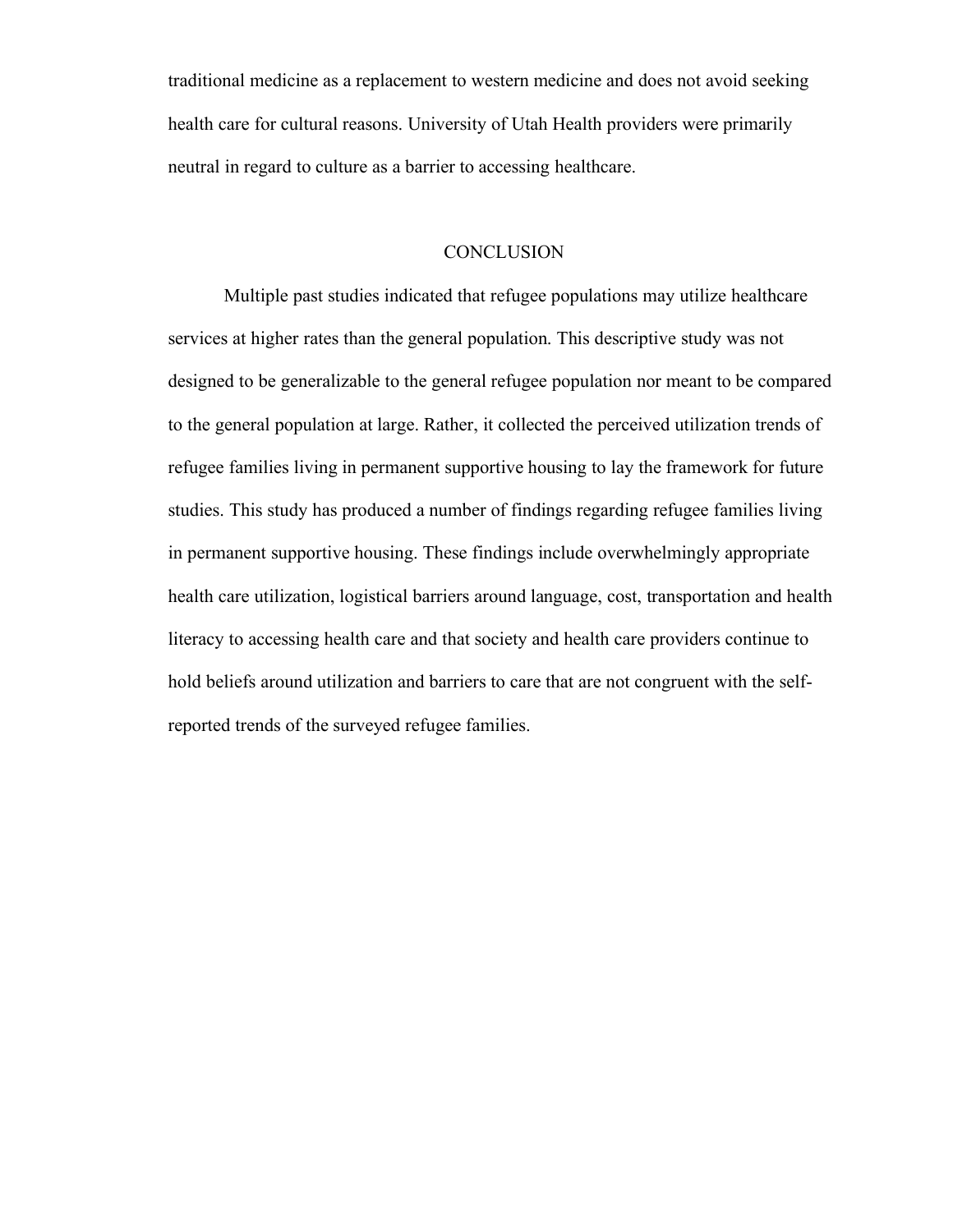- Elsouhag, D., Arnetz, B., Jamil, H., Lumley, M. A., Broadbridge, C. L., & Arnetz, J. (2015). Factors Associated with Healthcare Utilization Among Arab Immigrants and Iraqi Refugees. [journal article]. *Journal of Immigrant and Minority Health, 17*(5), 1305-1312.
- Gidron, Y., Duncan, E., Lazar, A., Biderman, A., Tandeter, H., & Shvartzman, P. (2002). Effects of guided written disclosure of stressful experiences on clinic visits and symptoms in frequent clinic attenders. *Family Practice, 19*(2), 161- 166.
- Hartman, M., Martin, A.B., Espinosa, N., Catlin, A. (2018). National Health Care Spending In 2016: Spending And Enrollment Growth Slow After Initial Coverage Expansions. *Health Affairs, 37*(1), 150-160.
- Kiss, V., Pim, C., Hemmelgarn, B. R., & Quan, H. (2013). Building Knowledge About Health Services Utilization by Refugees.. *Journal of Immigrant and Minority Health, 15*(1), 57-67.
- Lam, C. N., Arora, S., & Menchine, M. (2016). Increased 30-Day Emergency Department Revisits Among Homeless Patients with Mental Health Conditions. *Western Journal of Emergency Medicine, 17*(5), 607-612.
- Martinez, T. E., & Burt, M. R. (2006). Impact of Permanent Supportive Housing on the Use of Acute Care Health Services by Homeless Adults. *Psychiatric Services, 57*(7), 992-999.
- Morris, M. D., Popper, S. T., Rodwell, T. C., Brodine, S. K., & Brouwer, K. C. (2009). Healthcare Barriers of Refugees Post-resettlement. *Journal of Community Health, 34*(6), 529.